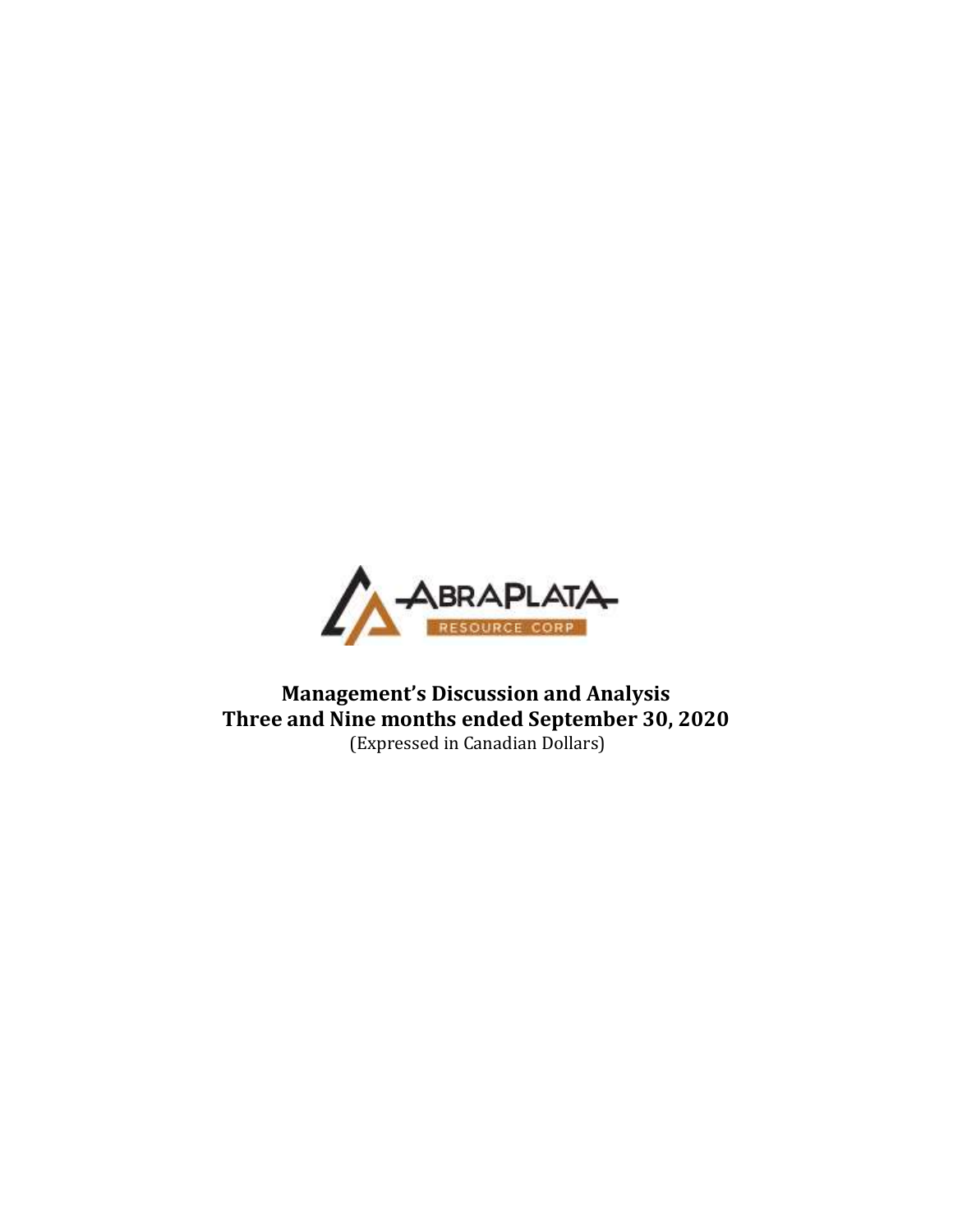This Management's Discussion and Analysis ("MD&A") of AbraPlata Resource Corp. should be read in conjunction with the Company's consolidated interim financial statements and related notes for the three and nine months ended September 30, 2020. All dollar amounts included in this MD&A are expressed in Canadian Dollars unless otherwise noted. The information contained within this MD&A is current to November 25, 2020.

# 1. OVERVIEW OF THE COMPANY

AbraPlata Resource Corp. ("AbraPlata" or the "Company") was incorporated on August 31, 1993 under the Alberta Business Corporations Act. On September 30, 2015, the Company's incorporation jurisdiction was moved to British Columbia. The Company's registered office is located at Suite 550, 220 Bay Street, Toronto, ON, M5J 2W4. The Company changed its name to Angel Bioventures Inc. on August 28, 2013. Subsequently on March 23, 2017, the Company changed its name to AbraPlata Resource Corp.

On September 16, 2016, the Company signed a binding Letter of Intent ("LOI") with Huayra Minerals Corporation ("Huayra"). The LOI sets out the key terms of the proposed acquisition by the Company of 100% of the issued and outstanding securities of Huayra.

Huayra is a mineral exploration and development company engaged in the acquisition, exploration and development of mineral resource properties in Argentina. Huayra has an agreement (the "SSRM Agreement") with SSR Mining Inc. ("SSRM") to acquire an indirect 100% interest in the Diablillos and Aguas Perdidas (previously known as "M-18") properties in Salta and Chubut Provinces, Argentina. Huayra also has rights in the Cerro Amarillo project in the Province of Mendoza, Argentina.

On November 15, 2016, the Company and its wholly owned subsidiary, 1096494 BC Ltd., entered into a definitive merger agreement (the "Merger Agreement") with Huayra. As per the terms of the Merger Agreement, Huayra and 1096494 BC Ltd. amalgamated (the "Amalgamation") and the amalgamated company became a wholly owned subsidiary of the Company. Pursuant to the Amalgamation, the Company acquired all of the issued and outstanding Class A common shares of Huayra in exchange for a like number of common shares of the Company. The Amalgamation was an arm's length transaction and constituted a "reverse takeover" pursuant to the policies of the TSX Venture Exchange (the "Exchange"). Pursuant to the terms of the Merger Agreement, the Company undertook a concurrent financing of \$2,863,099 to meet the initial listing requirements of the Exchange (the "Concurrent Financing").

The Amalgamation became effective on April 24, 2017. In this regard, the Company entered into an agreement with SSRM providing for the Company's assumption of all of Huayra's obligations under the SSRM Agreement. Such obligations include, but are not limited to, SSRM's right under the SSRM Agreement to: (i) a free carried equity interest in the Company until the completion of a public offering of US\$5,000,000 or more (the "Anti-Dilution Right"); (ii) participate in future equity financings to maintain its ownership level in the Company for as long as SSRM continues to hold more than ten percent of the then issued and outstanding shares of the Company on a non- diluted basis; (iii) receive cash payments of approximately US\$1,150,000 over the first two years and US\$12,500,000 over the following four to six years; and (iv) a 1% net smelter returns royalty on production from each of the properties.

On December 19, 2019 (the "Effective Date"), the Company and Aethon completed a business combination of AbraPlata and Aethon whereby AbraPlata acquired all of the issued and outstanding common shares of Aethon (the "**Arrangement**") and Aethon became a wholly-owned subsidiary of AbraPlata, pursuant to an arrangement agreement entered into between AbraPlata and Aethon on September 11, 2019 and amended on October 15, 2019.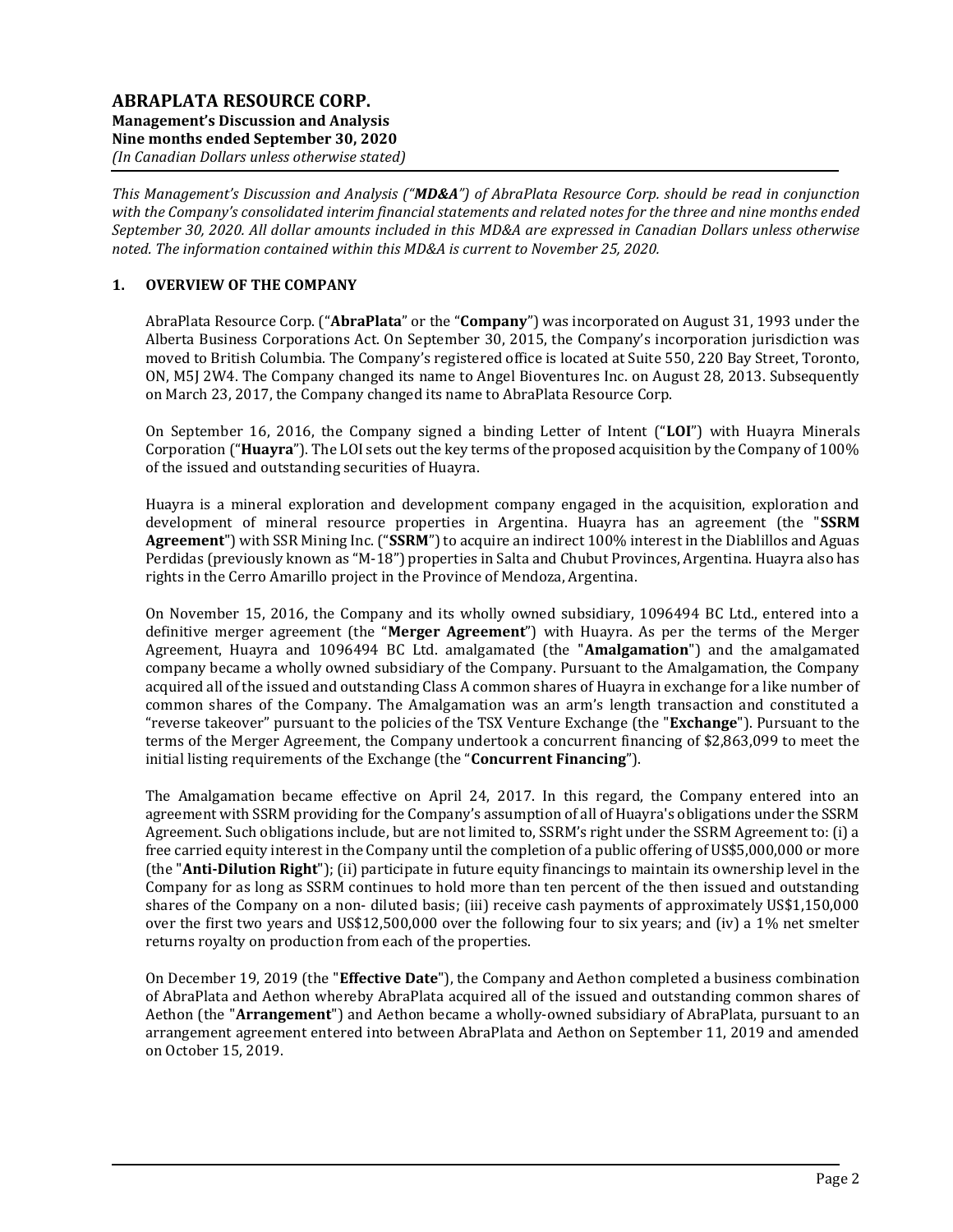# 2. CORPORATE DEVELOPMENT HIGHLIGHTS

- On May 14, 2020 the Company closed a non-brokered private placement. In connection with the closing of the placement, the Company issued 25,000,000 units at a price of \$0.08 per unit for gross proceeds of \$2,000,000. Each unit consists of one common share in the equity of the Company and one share purchase warrant. Each warrant entitles the subscriber to purchase one additional common share at a price of \$0.15 until the third (3rd) anniversary of the closing date of the placement.
- On July 9, 2020 the Company closed a previously announced non-brokered private placement. In connection with the closing of the placement, the Company issued 43,478,261 units at a price of \$0.115 per unit for gross proceeds of \$5,000,000. Each unit consists of one common share in the equity of the Company and one share purchase warrant. Each warrant will entitle the subscriber to purchase one additional common share at a price of \$0.17 until the second (2nd) anniversary of the closing date of the placement.
- On September 1, 2020, the Company closed its previously announced non-brokered private placement (the "Placement"). In connection with the closing of the Placement, the Company issued 66,666,666 units at a price of \$0.27 per Unit for gross proceeds of \$18,000,000. Each Unit consists of one common share in the equity of the Company (each a "Common Share") and one-half of one share purchase warrant (each whole warrant a "Warrant"). Each Warrant will entitle the subscriber to purchase one additional Common Share at a price of \$0.40 until the second (2nd) anniversary of the closing date of the Placement. Notwithstanding the foregoing, in the event that, following January 2, 2021, the volume weighted average price on the TSX Venture Exchange has been at least \$0.70 for 20 consecutive trading days, the Company may deliver a notice to the holders of Warrants accelerating the Expiry Date to the date that is 30 days following such notice, and any unexercised Warrants after such period shall automatically expire.

Mr. Eric Sprott through 2176423 Ontario Ltd., a corporation which is beneficially owned by him, acquired 36,481,500 Units pursuant to the Placement. After closing of the Placement, Mr. Sprott now beneficially owns or controls 62,481,500 Common Shares and 44,240,750 Common Share purchase warrants, representing approximately 15.5% of the Company's issued and outstanding Common Shares on a non-diluted basis and 23.8% on a partially diluted basis assuming exercise of all warrants held by Mr. Sprott.

- On August 27,2020, the Company held its Annual and Special Meeting of Shareholders.
- During the nine months ended September 30,2020 the Company issued 12,754,865 shares after 12,754,865 Warrants were exercised at a weight average price of \$ 0.20, for net proceed of \$2,752,351.
- During the nine months ended September 30,2020 the Company issued 2,340,001 shares after 2,340,001 Stock Options were exercised at a weighted average price of \$0.13, for net proceeds of \$296,653.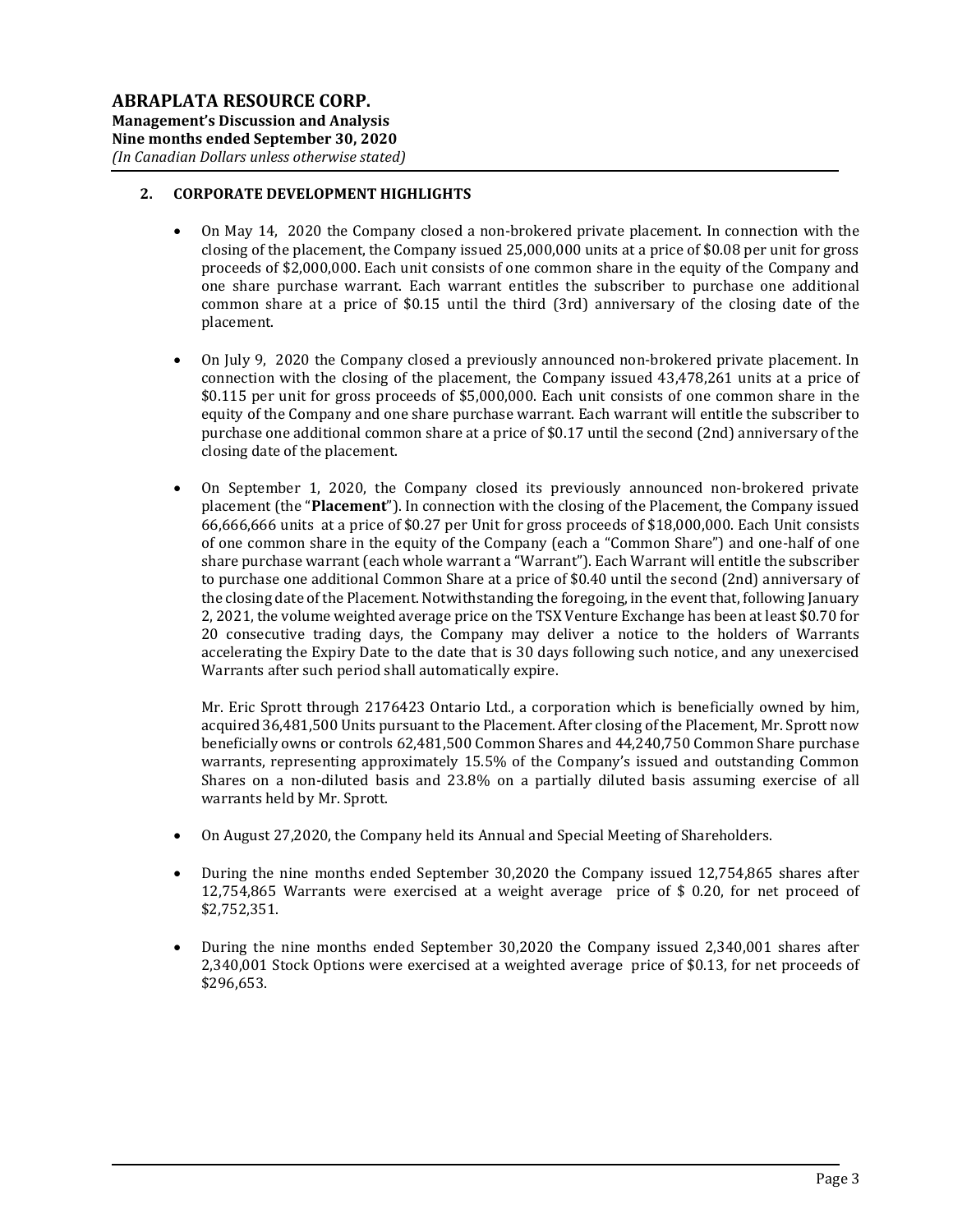## 3. EXPLORATION AND EVALUATION

### Diablillos Project

The Diablillos project covers an area of approximately 79 km<sup>2</sup> in the Salta Province of northwestern Argentina and hosts epithermal precious metal mineralization in a number of mineral occurrences. The main deposit is known as Oculto, and this silver-gold deposit is surrounded by various satellite occurrences including the Fantasma Ag-rich zone. To the north of Oculto lies the Cerro Viejo – Cerro Blanco copper-gold mineralized zone and its related Northern Arc of gold-rich occurrences. The Diablillos project was acquired by the Company from SSRM in 2016.

The Diablillos project lies within the border zone between the Province of Salta and the Province of Catamarca. For many years, the definitive border line between Salta and Catamarca has been in dispute and the Diablillos project falls within territory claimed by both provinces. In 1984, the government of Salta granted mineral rights to the Diablillos project to one of the Company's predecessors-in-title. In the early 2000s, the government of Catamarca granted overlapping mineral rights in the same area, to a third party, thereby creating the potential for conflicting titles pending the resolution of the border dispute, a matter falling within the jurisdiction of the federal government under the Constitution of Argentina. Additional details respecting the provincial border dispute and the potentially conflicting titles to the Diablillos project can be found in the Company's Filing Statement dated March 1, 2017, a copy of which is filed under the Company's profile on SEDAR (www.sedar.com).

The Company reached an agreement with the shareholders of Minera Cerro Bayo SA ("Cerro Bayo"), the owner of the conflicting mineral rights granted by the government of Catamarca, to acquire a 100% equity interest in Cerro Bayo, thereby indirectly acquiring ownership and control of the conflicting mineral interests. As consideration, the Company will pay US\$3,325,000 in cash and issue 500,000 common shares of the Company to the shareholders of Cerro Bayo in instalments over an eight-year period.

#### Diablillos – Oculto Main Mineralized Zone

The Oculto deposit, contains the majority of the Indicated Resources known from the project which, as recently estimated by Roscoe Postle Associates Inc ("RPA"), amount to 27.1 million tonnes at a grade of 93.1 g/t silver and 0.84 g/t gold and containing 80.9 million oz silver and 732k oz gold (i.e., 136 million oz AgEq or 1.8 million oz AuEq using a gold:silver ratio of 75:1). AbraPlata completed a Preliminary Economic Assessment ("PEA") in March 2018, based on an open pittable resource model. The PEA was completed and the conclusions published in a news release dated March 2, 2018. This was followed by a Technical Report which was filed on SEDAR on April 16, 2018. The Report is entitled "Technical Report on the Diablillos Project, Salta Province" and was authored by independent Qualified Persons at Roscoe Postle Associates Inc. and prepared in accordance with National Instrument 43-101.

### Q3 2020 Exploration Highlights

During Q3 2020, the Company issued several news releases announcing program updates and results of its exploration activities. In October 2020, the Company added a second drill rig at the Diablillos project and further expanded its 2019-2020 drill program to approximately 13,000 metres in response to successful drilling results to date and to test other high-priority exploration targets on the Diablillos property. To date a total of 6,467 metres has been drilled. The focus of the expanded exploration program is to: (1) to explore for additional high grade gold and silver mineralisation to augment the current oxide resources at the Oculto Zone and adjacent areas; (2) to expand the high grade open pittable gold resource potential of the Oculto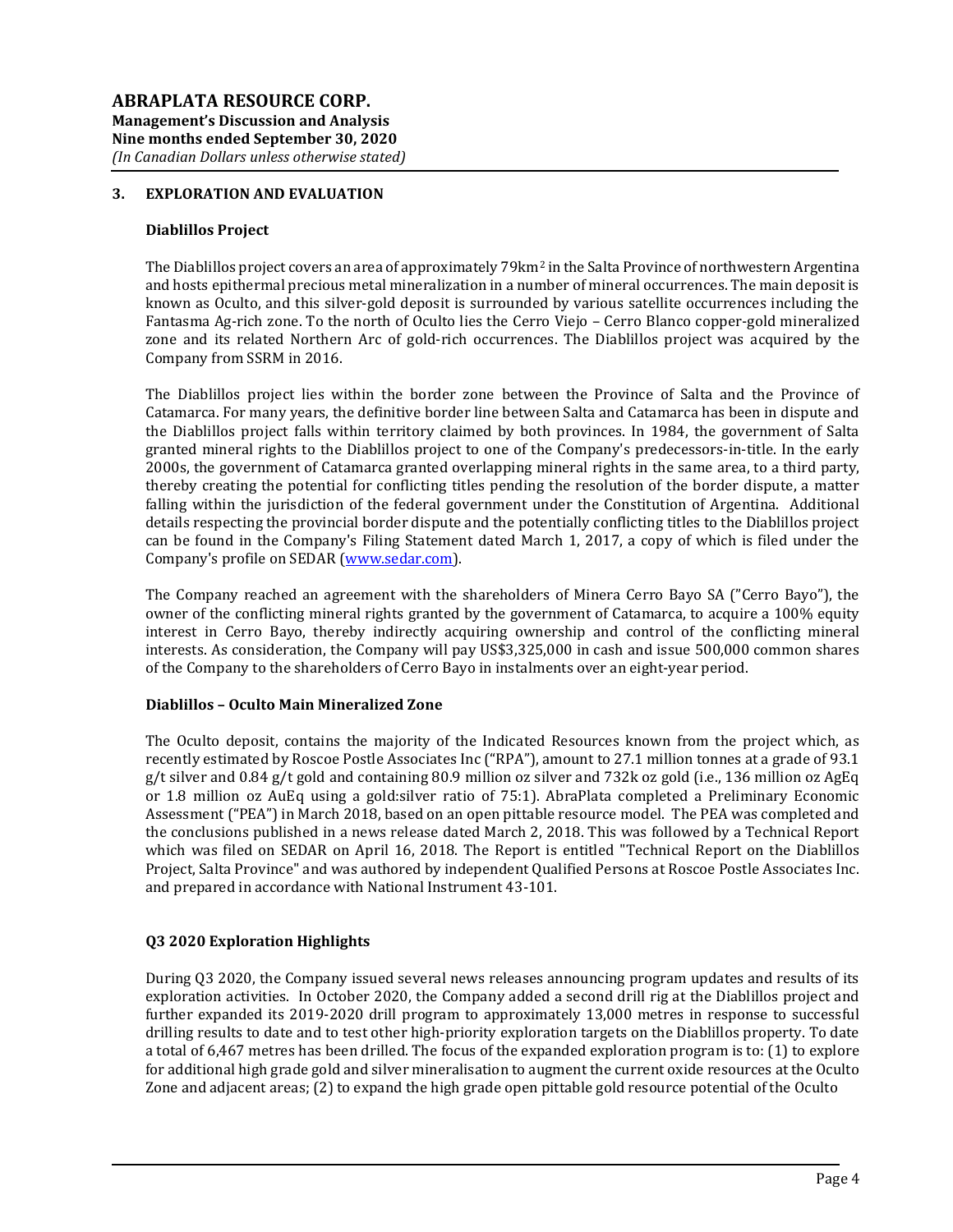# Q3 2020 Exploration Highlights (continued)

deposit towards the northeast; (3) drill to define a shallow gold resource less than 100 metres below the surface which could be mineable in the early stages of an open pit operation; and (4) to outline a gold/copper sulphide mineralised zone beneath the oxide resource.

On September 02, 2020, the Company announced results from two diamond drill holes, DDH 20-002 and DDH 20-003. The holes were designed to test the deeper gold zone and ongoing drilling will include testing of the shallower silver rich zone. Highlights include:

| <b>Drill Hole</b> |           | From<br>(m) | To(m) | <b>Type</b>      | <b>Interval</b><br>(m) | <b>True</b><br>Width<br>(m) | Au<br>g/t | Ag<br>g/t      | Cu<br>$\%$ |
|-------------------|-----------|-------------|-------|------------------|------------------------|-----------------------------|-----------|----------------|------------|
|                   |           |             |       |                  |                        |                             |           |                |            |
| DDH-20-002        |           | 246         | 247   | Sulphides        | 1                      | 0.8                         | 0.12      | 160.0          | 0.39       |
| DDH-20-002        |           | 337         | 349   | <b>Sulphides</b> | 12                     | 9.6                         | 1.14      | 13.4           | 2.56       |
| DDH-20-002        | including | 342         | 346   | Sulphides        | 4                      | 3.2                         | 2.70      | 22.1           | 2.84       |
| DDH-20-003        |           | 70          | 87    | <b>Oxides</b>    | 17                     | 13.6                        | 2.33      | 20.6           |            |
| DDH-20-003        |           | 267         | 289   | <b>Oxides</b>    | 22                     | 17.6                        | 4.22      | 25.3           |            |
| DDH-20-003        | including | 282         | 283   | <b>Oxides</b>    | 1                      | 0.8                         | 31.17     | 60.4           |            |
| DDH-20-003        |           | 318         | 321   | Oxides           | 3                      | 2.4                         | 2.36      | 29.3           |            |
| DDH-20-003        |           | 346         | 349   | Oxides           | 3                      | 2.4                         | 2.37      | 13.4           |            |
| DDH-20-003        |           | 405         | 407   | <b>Sulphides</b> | $\mathbf{2}$           | 1.6                         | 3.34      | 28.3           | 4.49       |
| DDH-20-003        |           | 428         | 434   | Sulphides        | 6                      | 4.8                         | 0.77      | $\blacksquare$ | 1.11       |
| DDH-20-003        | .         | 446         | 446.5 | <b>Sulphides</b> | 0.5                    | 0.4                         | 0.52      | $\blacksquare$ | 6.30       |

Note: True widths are estimated to be 80% of the interval widths.

For more information, refer to the press release dated September 02, 2020, available on SEDAR at www.sedar.com and on the Company's website at www.abraplata.com.

### 4. SELECTED ANNUAL AND QUARTERLY INFORMATION

For the years ended December 31, 2019, December 31, 2018 and fifteen months ended December 31, 2017:

|                                                | <b>Year ended</b><br>December 31,<br>2019 |             | <b>Year ended</b><br>December 31,<br>2018 | <b>Fifteen months</b><br>ended December<br>31, 2017 |                   |
|------------------------------------------------|-------------------------------------------|-------------|-------------------------------------------|-----------------------------------------------------|-------------------|
| Net (loss) income for the period               |                                           | (1,541,228) |                                           | (3,320,576)                                         | \$<br>(7,733,181) |
| Basic and diluted earnings (loss)<br>per share | \$                                        | (0.02)      | \$                                        | (0.06)                                              | \$<br>(0.17)      |
| Total assets                                   |                                           | 12,612,143  | \$                                        | 4,005,824                                           | 4,966,152         |
| Total liabilities                              | £.                                        | 1,279,871   | \$                                        | 951.026                                             | \$<br>1,264,839   |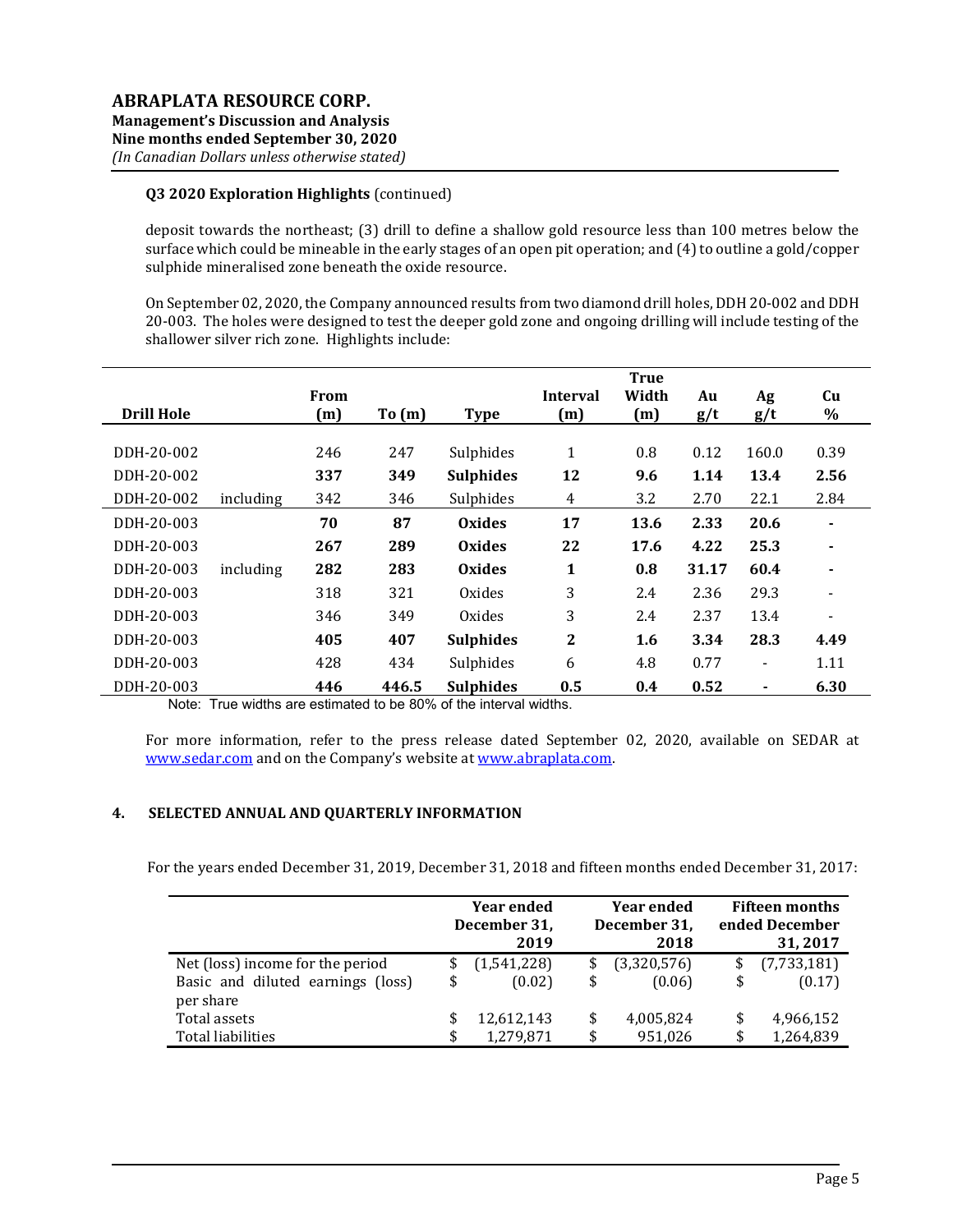# 4. SELECTED ANNUAL AND QUARTERLY INFORMATION (continued)

The Company has no revenue to report for the years ended December 31, 2019, December 31, 2018 and fifteen months ended December 31, 2017.

Below is a summary of information for the eight most recent quarters:

| <b>Ouarter Ended</b>      | Net income<br>(loss) for the<br>period<br>(restated) |             | per share - basic | Earnings (loss)<br>& diluted | <b>Total assets</b> |            |  |
|---------------------------|------------------------------------------------------|-------------|-------------------|------------------------------|---------------------|------------|--|
|                           |                                                      |             |                   |                              |                     |            |  |
| September 30,2020         | \$                                                   | (2,124,439) | \$                | (0.01)                       | \$                  | 40,958,169 |  |
| June 30,2020              | \$                                                   | (948, 528)  | \$                | (0.00)                       | \$                  | 12,000,775 |  |
| March 31.2020             | \$                                                   | (1,227,637) | \$                | (0.00)                       | \$                  | 11,645,117 |  |
| December 31,2019          | \$                                                   | (960, 223)  | \$                | (0.00)                       | \$                  | 12,612,143 |  |
| September 30, 2019        | \$                                                   | (160, 317)  | \$                | (0.02)                       | \$                  | 6,226,107  |  |
| June 30, 2019 (restated)  | \$                                                   | (241, 675)  | \$                | (0.00)                       | \$                  | 4,601,776  |  |
| March 31, 2019 (restated) | \$                                                   | (179, 013)  | \$                | (0.00)                       | \$                  | 4,507,724  |  |
| December 31, 2018         | \$                                                   | (710, 546)  |                   | (0.01)                       | \$                  | 4,005,824  |  |

#### 5. RESULTS OF OPERATIONS

The operating results of junior mining companies can fluctuate significantly from period to period. The Company is in the exploration stage and has no revenue from operations.

Three months ended September 30, 2020 ("Q3 2020") compared to the three months ended September 30, 2019 ("Q3 2019") and nine months ended September 30, 2020 ("YTD 2020") compared to the nine months ended September 30, 2019 ("YTD 2019")

During Q3 2020 net loss increased by \$1,964,122 to \$2,124,439 compared to the net loss recorded during Q3 2019 due to the following:

- Evaluation and exploration expenses were \$1,216,502 during Q3 2020 compared to \$50,228 for Q3 2019, an increase of \$1,166,274 due to the ongoing drill program commenced in late November 2019 at the Diablillos project, described in Exploration and Evaluation section above.
- Office and administration expense increased by \$133,733 during Q3 2020 compared to Q3 2019 due to the completion of the agreement with Aethon and the expansion of exploration activities.
- Professional fees increased by \$122,114 during Q3 2020 compared to Q3 2019 after the completion of the agreement with Aethon and the expansion of corporate activities increasing the Legal and Accounting fees.
- Consulting fees increased by \$90,010 during Q3 2020 compared to Q3 2019 after the completion of the agreement with Aethon and the expansion of the exploration and evaluation activities.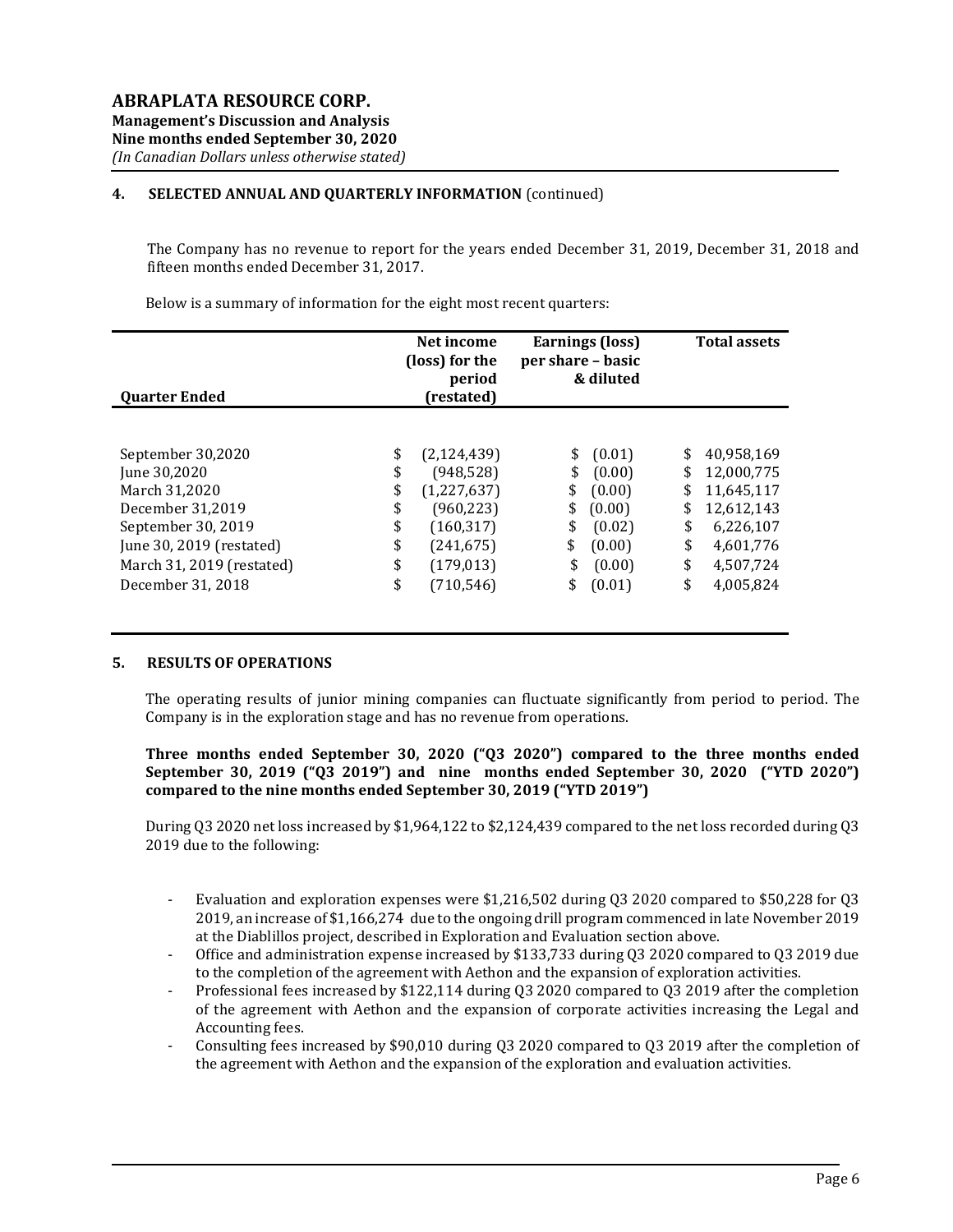# 5. RESULTS OF OPERATIONS (continued)

- Salaries and benefits increased by \$87,498 during Q3 2020 compared to Q3 2019 after the completion of the agreement with Aethon and the expansion of exploration and corporate activities.
- Foreign Exchange increased by \$82,176 during Q3 2020 compared to Q3 2019, due to the variation of the exchange rates among the Canadian Dollar, the Argentinian Peso and the Chilean Peso.
- Share-based compensation increased by \$71,667 during Q3 2020 compared to Q3 2019 due to the 10,400,000 share options granted on January 4, 2020.
- During Q3 2020 the Company recorded an impairment charge, writing off Cerro Amarillo acquisition costs by \$56,056 compared with \$Nil in Q3 2019.

For the nine months ended September 30, 2020the net loss increased by \$3,719,599 to \$4,300,604 compared to the net loss recorded during the comparable period in 2019 due to the following:

- Evaluation and Exploration expenses were \$2,120,803 for the nine months ended September 30, 2020 compared to \$150,530 for the prior period, an increase of \$1,970,273 due to the ongoing drill program that commenced in late November 2019 at the Diablillos project described in Exploration and Evaluation section above.
- Consulting Fees were \$324,454 compared to \$124,077 for the comparable period last year, an increase of \$200,377 due to the expansion of exploration and evaluation activities.
- Foreign Exchange losses were \$294,357 compared to \$49,747 for the comparable period last year, an increase of \$244,610 due to the variation of the exchange rates among the Canadian Dollar, the Argentinian Peso and the Chilean Peso.
- Salaries and Benefits expenses increased by \$284,246 compared to 2019 after the completion of the agreement with Aethon and the expansion of corporate and exploration activities.
- Office and Administration expenses increased by \$234,454 compared to 2019 due to the completion of the agreement with Aethon and the expansion of corporate and exploration activities.
- Share-based Compensation increased by \$214,786 compared to 2019 due to the 10,400,000 share options granted on January 4, 2020.
- Professional Fees expense increased by \$190,321 compared to 2019 due to the completion of the agreement with Aethon and the expansion of corporate activities increasing Legal and Accounting fees.
- The Company recorded a \$56,056 impairment charge for Cerro Amarillo acquisition costs compared with \$Nil in the same period of 2019
- Investor Relations expense increased by \$54,793 in 2020 compared to 2019 due to the expansion of financing and promotion activities.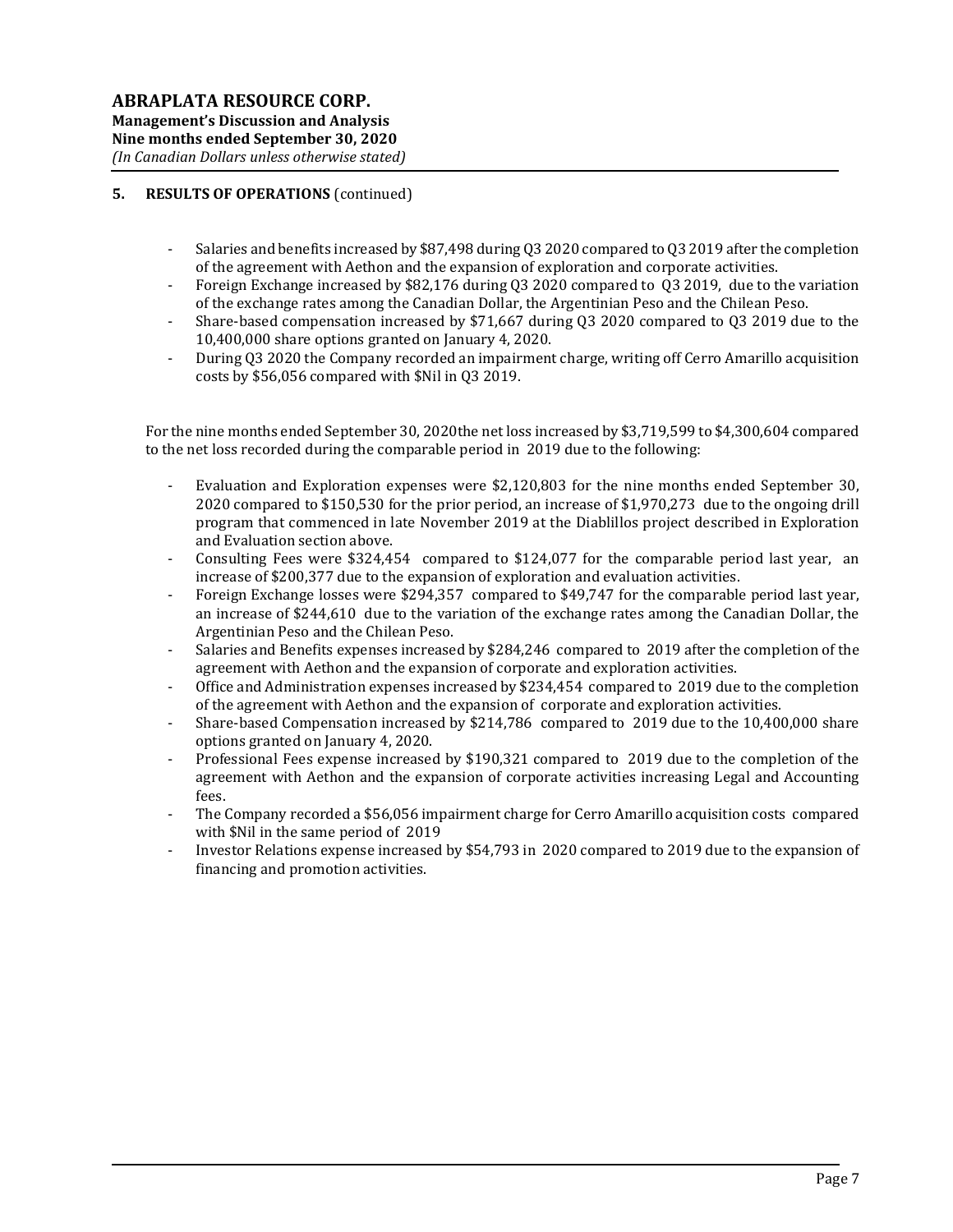### 6. MINERAL INTERESTS

Through the Company's wholly-owned subsidiaries, the Company controls exploration projects in Argentina classified by the Company into the Diablillos Project, Aguas Perdidas Project, Cerro Amarillo Project and La Coipita Project and in Chile classified into Arcas project. All acquisition costs and option payments related to these exploration projects are capitalized as mineral interests and are incurred in US dollars and translated to Canadian dollars, the presentation currency for the Company.

#### Diablillos and Aguas Perdidas projects

On November 1, 2016, the Company closed a Share Purchase Agreement dated August 23, 2016, as amended and restated on March 31, 2017, and further amended on September 11, 2019, with SSRM and Fitzcarraldo Ventures Inc. (the "Share Purchase Agreement") pursuant to which Huayra acquired from SSRM all of the issued and outstanding shares of Pacific Rim Mining Corporation Argentina S.A., ABP Global Inc. (BVI) and ABP Diablillos Inc. (BVI) (together, the "SSRM subsidiaries"). Through the acquisition of the SSRM subsidiaries, the Company acquired certain exploration projects in Salta and Chubut Provinces, Argentina (the "Diablillos Project" and the "Aguas Perdidas Project").

Cash consideration payable to SSRM consists of the following:

- US\$300,000 on closing, US\$200,000 for the Diablillos and US\$100,000 for Aguas Perdidas (paid);
- US\$300,000 to be paid on or before February 15, 2017 (as amended) (paid);
- US\$500,000 to be paid on  $180<sup>th</sup>$  day after closing (paid);
- US\$50,000 to be paid on or before January 12, 2018 (as amended) (paid);
- \$200,000 to be paid at the closing date of the Arrangement with Aethon (paid);
- US\$5,000,000 to be paid on the earlier of:
	- o the date on which a Diablillos Feasibility Study in respect of all or any part of the Diablillos Concessions has been obtained;
	- o July 31, 2023; and
	- o 90 days after demand by SSRM for payment if (a) AbraPlata's market capitalization exceeds \$100,000,000 for 20 consecutive trading days (on the primary stock exchange on which such entity's shares are traded) or (b) after November 1, 2020, the spot price of silver (based on the London Bullion Market Association (LBMA) Silver Price as published by the LBMA on its website (or should that quotation cease, another similar quotation acceptable to the parties acting reasonably) (the "Benchmark") exceeds \$25 per ounce for 20 consecutive trading days on the Benchmark (paid);
- US\$7,000,000 to be paid on the earlier of:
	- o the date on which Commercial Production occurs in respect of all or any part of the Diablillos Concessions; and
	- o July 31, 2025.

On September 2,2020 AbraPlata's market capitalization exceeded \$100,000,000 for twenty (20) consecutive trading days on the TSX-V for the period from and after August 6, 2020 to and including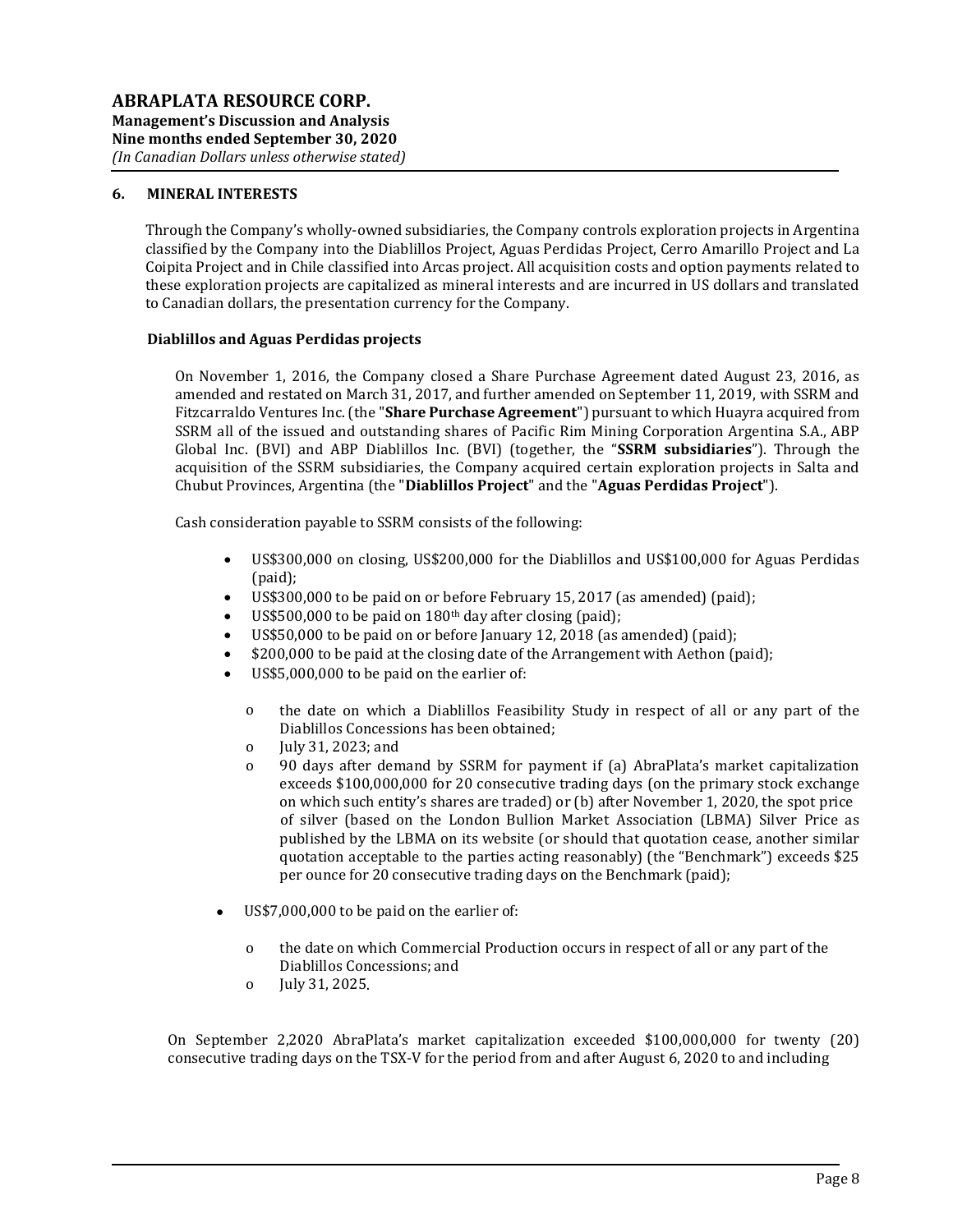September 2, 2020, the same day SSRM requested the US\$ 5,000,000 to be paid within 90 days. That payment was completed on November 19 , 2020.

Equity consideration consisted of Class B common shares of the Company (issued) which were automatically converted into a number of Huayra Class A Shares that, upon the completion of the reverse takeover transaction, resulted in SSRM holding common shares of the Resulting Issuer representing

19.9% of the Company's then outstanding common shares. The agreement provided SSRM an antidilution right to maintain 19.9% equity interest in the capital of the Company until the Company completes a qualified financing of a minimum of US\$5,000,000. During the year ended December 31, 2018 the Company completed a qualified financing and is no longer obligated to maintain SSRM's free carried equity interest.

As consideration for the September 11, 2019 SSRM's agreement to amend the Sale Agreement at the closing date of the Arrangement date with Aethon (additionally to the \$200,000 indicated above) AbraPlata issued to SSRM 24,160,385 common shares in the capital of AbraPlata, equal to such number of AbraPlata shares that resulted in SSRM owning in aggregate 17.65% of the AbraPlata share capital outstanding after the issuance.

The royalty consideration payable to SSRM consists of a 1% net smelter returns royalty. SSRM is entitled to receive advance royalty payments totaling of US\$250,000 on November 1, 2017 (paid).

These advance royalty payments will be deducted and set off against the first US\$250,000 of net smelter returns royalty payments otherwise payable in respect of the Diablillos Project. As security for the above obligations the Company has pledged to SSRM all the shares the Company acquired in the two entities which hold interest to the Diablillos Project and the M-18 Project.

On August 30, 2017, the Company signed an agreement, which was amended September 6, 2019, to acquire all of the issued and outstanding shares of Minera Cerro Bayo S.A. ("Cerro Bayo"), a privately held Argentine company. Cerro Bayo owns certain mineral rights that, as a result of a long-standing border dispute between two neighboring provinces in northwestern Argentina, overlap and potentially conflict with the Company's mineral rights to its Diablillos silver-gold project. The acquisition of the potentially conflicting mineral rights through the acquisition of Cerro Bayo means that the Company will retain its title to the Diablillos silver-gold project regardless of the ultimate outcome of the provincial border dispute.

Cash and equity consideration payable under the agreement is as follows:

- (i) US\$225,000 upon closing (paid);
- (ii) US\$175,000 on or before February 28, 2018 (paid);
- (iii) US\$15,000 upon signing of the September 6, 2019, amendment (paid);
- (iv) US\$350,000 and 300,000 common shares on or before November 30, 2019 (paid and issued);
- (v) US\$65,000 on or before April 30, 2020 (paid);
- (vi) US\$65,000 and 200,000 common shares on or before October 31, 2020; (paid and issued)
- (vii) US\$65,000 on or before April 30, 2021;
- (viii) US\$65,000 on or before October 31, 2021;
- (ix) US\$65,000 on or before April 30, 2022;
- (x) US\$65,000 on or before October 31, 2022;
- (xi) US\$1,000,000 on or before July 31, 2023; and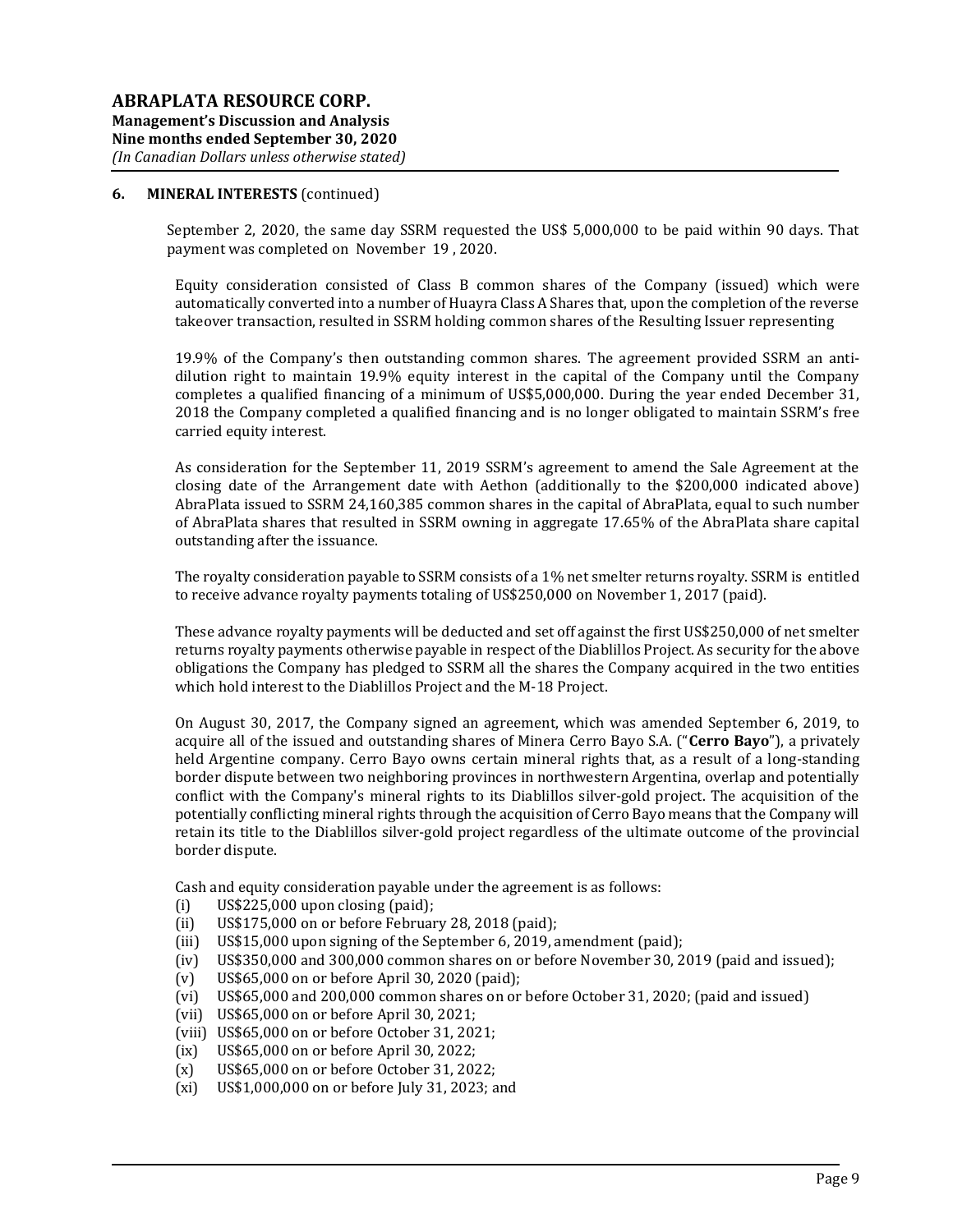(xii) US\$1,170,000 on or before July 31, 2025.

#### Cerro Amarillo project

On July 14, 2016, AbraPlata Argentina S.A., a wholly owned subsidiary of the Company, signed an agreement for the right to purchase the Cerro Amarillo project located in the province of Mendoza in Argentina. This agreement is a replacement agreement to the one that was entered into in 2010.

The Company made the following payments:

- US\$25,000 in October 2016, deferred to May 2017 (paid); and
- and will pay US\$25,000 annually every November, starting in November 2017. The 2018 and 2019 payments were paid on due date.

During the quarter ended September 30, 2020, management evaluated its project portfolio and elected not to continue with the Cerro Amarillo agreement. As a result, the November 2020 payment will not be made and the property will be dropped, and all prior costs have been written off.

#### La Coipita project

On January 31, 2020, AbraPlata entered into a letter agreement, through its wholly owned subsidiary, AbraPlata Argentina SA, to acquire a 100% interest in the La Coipita project ("La Coipita") located in San Juan province, Argentina by paying a total of US\$4,265,000 in staged payments over 60 months (US\$65,000 paid) to the optionors ("Project Owners")

Cash consideration payable per the letter agreement were as follows:

- 1. US\$35,000 upon celebration of the letter agreement (paid)
- 2. US\$30,000 in February 2020 (paid)
- 3. US\$100,000 in January 2021
- 4. US\$200,000 in January 2022
- 5. US\$400,000 in January 2023
- 6. US\$1,000,000 in January 2024
- 7. US\$2,500,000 in January 2025

In the event the project is placed into commercial production, the Project Owners shall be entitled to collect 1.1% of the net smelter return (" $NSR$ "), of which AbraPlata may purchase for US\$3,000,000 during the 60 months after the first staged payment was made, or for US\$5,000,000 thereafter until start-up of construction of the project.

On February 5, 2020, AbraPlata Argentina SA entered into a binding letter agreement with Altius Resources Inc. ("Altius") to sell its right to acquire the 1.1% NSR from the Project Owners. In consideration, Altius agreed to invest in AbraPlata by way of subscription for common shares or share units in its next equity financing a minimum sum of \$125,000 (received).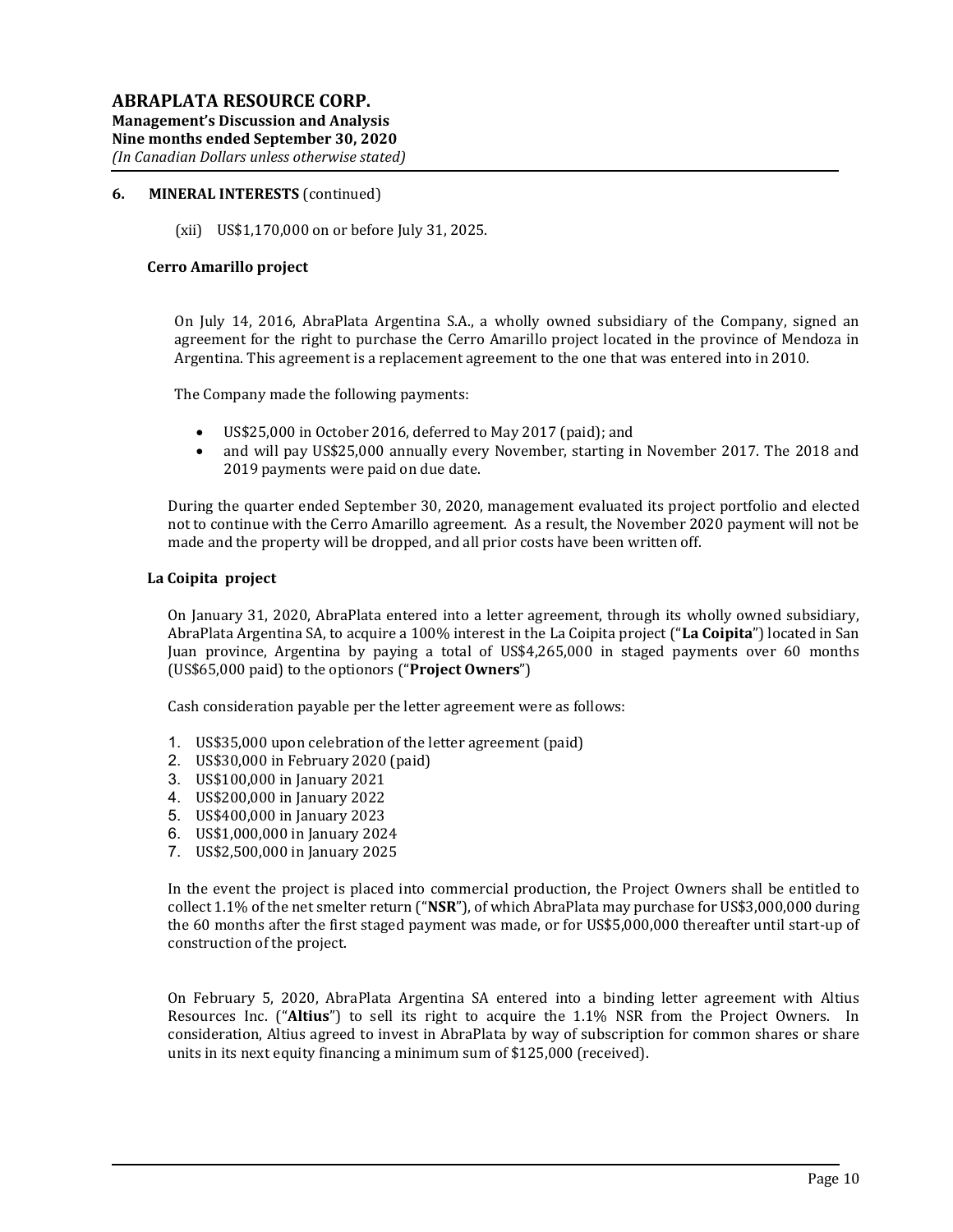#### Santo Domingo project

On October 21,2020, AbraPlata formalized a letter agreement, through its wholly owned subsidiary, AbraPlata Argentina SA, to acquire a 100% interest in the Santo Domingo - Marayes project ("Santo **Domingo**") located in San Juan province, Argentina by paying a total of US\$2,500,000 in staged payments over 96 months (US\$10,000 paid) to the optionors ("Project Owner")

Cash consideration payable per the letter agreement were as follows:

- 1. US\$10,000 before October 21,2020 (paid)
- 2. US\$ 15,000, in February 2021
- 3. US\$ 25,000 in August 2021
- 4. US\$ 50,000 in August 2022
- 5. US\$ 100,000 in August 2023
- 6. US\$ 150,000 in August 2024
- 7. US\$ 200,000 in August 2025
- 8. US\$ 250,000 in August 2026
- 9. US\$ 500,000 in August 2027
- 10. US\$ 1,200,000 in August 2028

#### Arcas project

On December 19, 2019, the Company completed the previously announced plan of arrangement (the "Arrangement") with Aethon, whereby each former Aethon shareholder received 3.75 common shares in the capital of AbraPlata for each Aethon common share held prior to the Arrangement. This transaction has been determined to be an acquisition of assets and the Arcas Project of Aethon was deemed to be acquired on December 19, 2019 by the Company.

On January 23, 2018, Aethon entered into the Option Agreement with the "Optionors, as amended February 28, 2018, pursuant to which Aethon has been granted the Option to earn a 100% interest in four blocks of exploration-stage mineral concessions with prospective copper and gold targets located in northern Chile, subject to certain underlying royalties. The properties subject to the Option cover around 100,000 hectares of prospective projects in the Antofagasta copper region. The Option Agreement also provides for the sale by the Optionors of the related exploration databases to Aethon.

The consideration for the purchase of the Databases and the grant of the Option is the issuance of an aggregate of 11,200,000 post-Consolidation common shares of Aethon at a deemed issue price of \$0.51 per share. To exercise the Option, Aethon must incur cumulative expenditures of at least \$750,000 on the exploration and development of the Properties within 18 months from the closing of the Qualifying Transaction of which at least \$500,000 must be incurred within 12 months from the closing date. Aethon must also pay an aggregate of \$1,000 to the Optionors. Any production from the Properties is subject to an existing 0.98% gross sales royalty in favour of a third party and a new 1.02% gross sales royalty in favour of the Optionors, for a total gross sales royalty of 2.0%.

On April 4, 2019, Aethon announced that it had exercised its option to acquire a 100% interest in the Properties.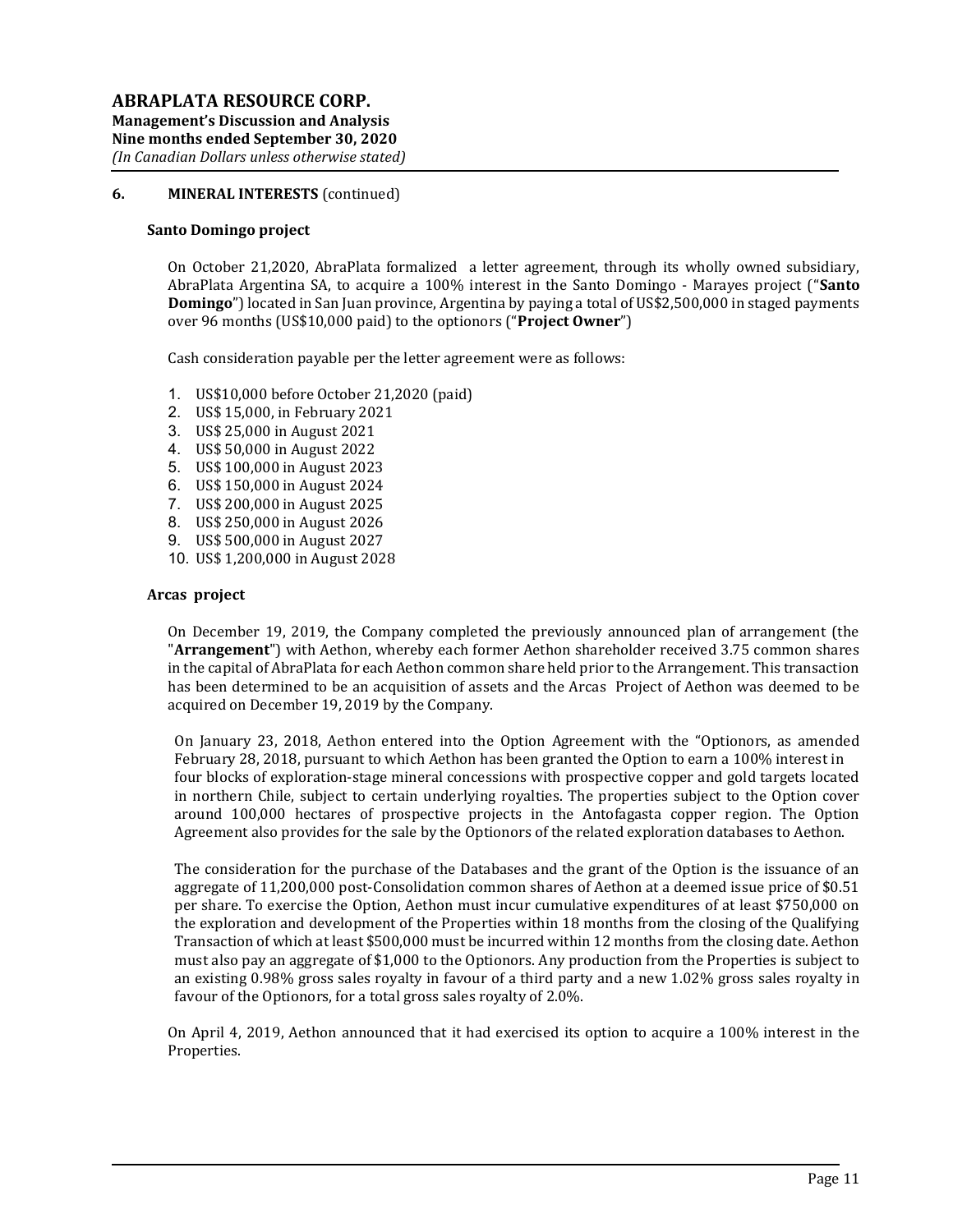On September 11, 2019, Aethon announced that it entered into an Earn-In with Option to Joint Venture Agreement (the "Rio Tinto Agreement") with Rio Tinto Mining and Exploration Limited / Agencia En Chile, a member of the Rio Tinto Group ("Rio Tinto"), to acquire an interest in the Aethon's whollyowned Arcas project (the "Arcas Project") in Chile. The Agreement allows Rio Tinto to acquire up to a 75% stake in Arcas, by incurring up to US\$25 million in exploration expenditures.

On September 10, 2020, an addendum to the Rio Tinto Agreement was signed, under which Rio Tinto agreed to incur minimum project expenditures of US\$1 million within 18 months (previously 12 months) of securing all necessary approvals to conduct drilling activities which is to be part of the Stage 1 earnin project expenditure.

The proposed exploration expenditures contemplated under this Rio Tinto Agreement, would represent the first significant exploration program on the Arcas Project since the property was drilled by a subsidiary of Teck in 2010.

A summary of the key terms of the Agreement are as follows:

 Rio Tinto has the right but not the obligation to earn up to a 75% interest in the Arcas Project by funding project expenditures of up to US\$25 million as follows:

1st Option: If Rio Tinto incurs total project expenditures of US\$4 million within 3 years, and makes aggregate cash payments to Aethon of US\$300,000 during the first two years, it will have the right to acquire a 51% interest in the Arcas project ("Stage 1 earn-in project expenditure") through the acquisition of 51% stock of a new company ("Opco") that will be incorporated;

- $\circ$  To exercise the option, Rio Tinto shall make the cash payments before the following dates:
	- US\$100,000 on or before the first anniversary date; (Payment Received)
	- US\$200,000 on or before the second anniversary date;

2nd Option: If Rio Tinto incurs additional project expenditures of US\$5 million over the subsequent 2 year period, it will have a right to acquire an additional 14% interest in Opco (holder of the Arcas project), resulting in its total interest being 65%; and

3rd Option: If Rio Tinto incurs additional project expenditures of US\$16 million over the subsequent 3 year period, it will have a right to acquire an additional 10% interest in Opco (holder of the Arcas project), resulting in its total interest being 75%;

- Rio Tinto has agreed to incur minimum project expenditures of US\$1 million within one year of securing all necessary approvals to conduct drilling activities which is to be part of the Stage 1 earn-in project expenditure.
- In the event Rio Tinto withdraws from the Project, it will pay Aethon an amount equaling the cost to maintain the Project concessions for the 12 month period commencing on the date of termination that have not already been paid.

Under the terms of the Agreement, Rio Tinto shall have the right to form a Joint Venture ("JV") with the following key terms: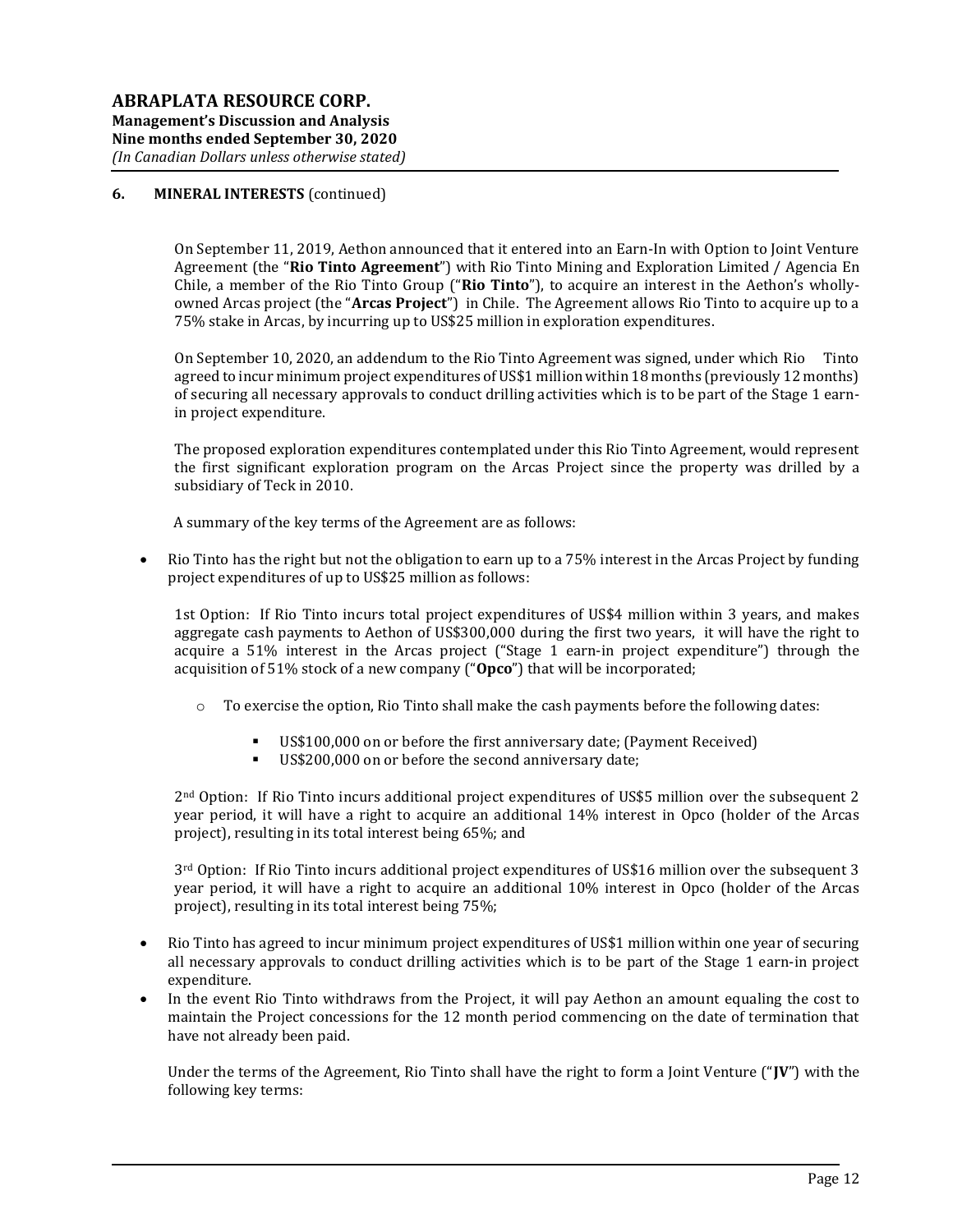- The JV (Opco) may be formed with 51% to Rio Tinto and 49% to Aethon upon satisfaction of the 1st Option; 65% to Rio Tinto and 35% to Aethon upon satisfaction of the 2nd Option; or 75% to Rio Tinto and 25% to Aethon upon satisfaction of the 3rd Option.
- The JV will be managed by Rio Tinto and funded by each participant in accordance with their interest. Aethon may elect not to fund its interest and be diluted down to a 10% interest. If Aethon is diluted below a 10% interest, its interest will convert to a 1% net smelter royalty capped at US\$50 million.
- Each party will have a right of first refusal should the other party wish to divest its shareholder interest.

# 7. FINANCIAL INSTRUMENTS

Financial assets and liabilities are recognized when the Company becomes a party to the contractual provisions of the instrument. Financial assets are derecognized when the rights to receive cash flows from the assets have expired or have been transferred and the Company has transferred substantially all risks and rewards of ownership.

IFRS 9 requires financial assets to be classified into three measurement categories on initial recognition: those measured at fair value through profit and loss, those measured at fair value through other comprehensive loss and those measured at amortized cost. Measurement and classification of financial assets is dependent on the Company's business model for managing the financial assets and the contractual cash flow characteristics of the financial asset.

The Company's financial instruments as of September 30, 2020 and December 31, 2019 are as follows:

|                                          |     | <b>September 30, 2020</b> | December 31, 2019 |           |  |
|------------------------------------------|-----|---------------------------|-------------------|-----------|--|
| <b>Financial assets</b>                  |     |                           |                   |           |  |
| Cash and Cash equivalents                | \$  | 24,466,971                | \$                | 1,812,119 |  |
| Receivable                               |     | 215,405                   |                   | 190,791   |  |
| <b>Total financial assets</b>            | \$. | 24,682,376                | \$                | 2,002,910 |  |
|                                          |     |                           |                   |           |  |
| <b>Financial liabilities</b>             |     |                           |                   |           |  |
| Accounts payable and accrued liabilities | \$  | 7,413,026                 | \$                | 1,245,901 |  |
| Lease liabilities                        |     | 5,332                     | \$                | 33,970    |  |
| <b>Total financial liabilities</b>       | \$  | 7.418.358                 | \$                | 1,279,871 |  |

Additional financial instruments disclosure, including an analysis of risks associated with financial instruments, is contained in Note 5 of the Company's condensed interim consolidated financial statements for the three and nine months ended September 30, 2020.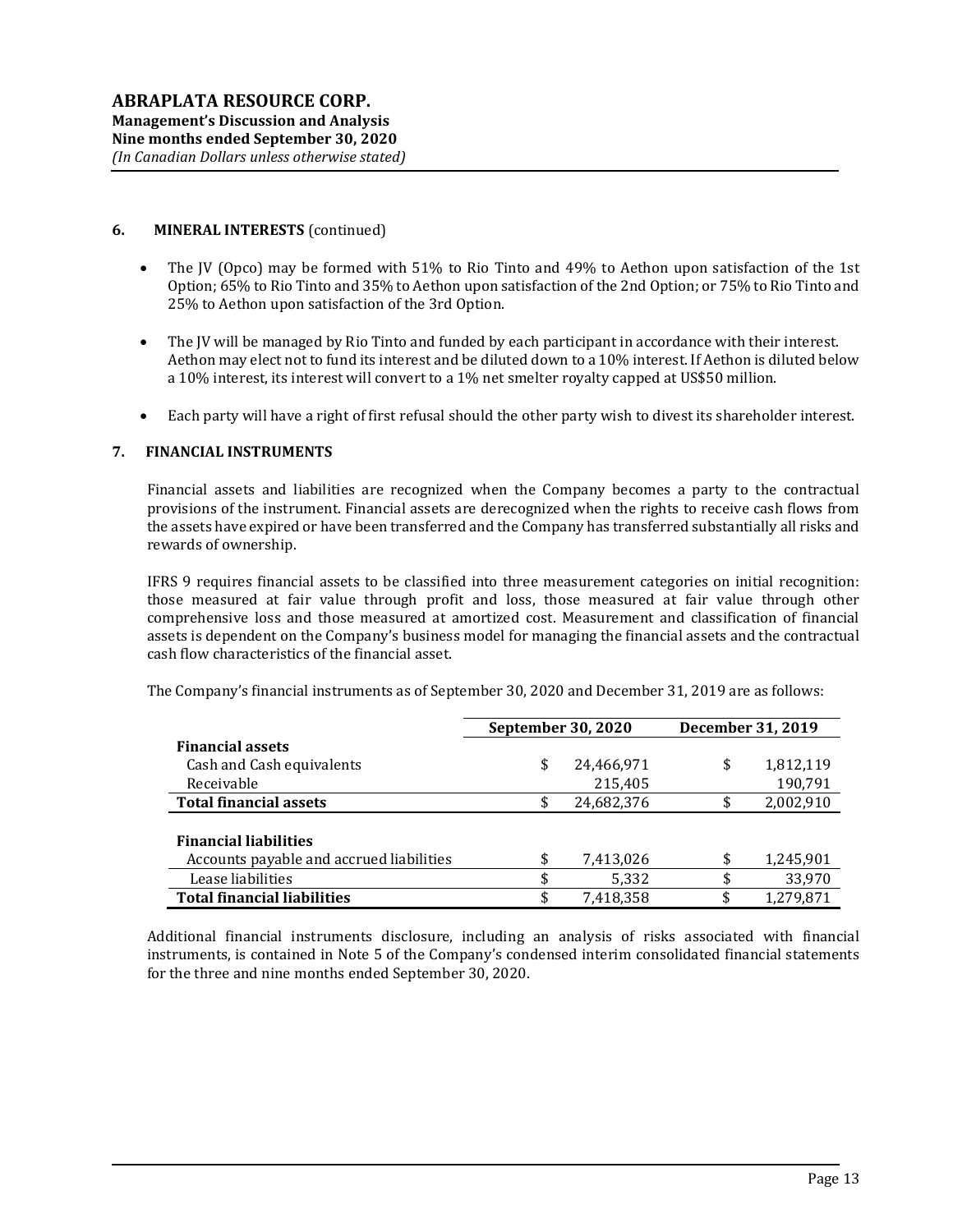## 8. LIQUIDITY AND CAPITAL RESOURCES

### (a) Liquidity

The Company's working capital as of September 30, 2020 was \$17,397,416 as compared to working capital of \$927,845 on December 31, 2019. Included in working capital was cash and cash equivalents of \$24,466,971 (December 31, 2019 - \$1,812,119).

Except as disclosed, the Company does not know of any trends, demands, commitments, events or uncertainties that will result in, or that are reasonably likely to result in, its liquidity either materially increasing or decreasing at present or in the foreseeable future. Material increases or decreases in liquidity are substantially determined by the success or failure of the Company's exploration programs and the Company's ability to raise additional capital as required.

The Company is not now and does not expect in the future, to be engaged in currency hedging to offset any risk of currency fluctuations.

### (b) Capital Resources

The Company's focus for the recently completed fiscal period and going forward is the advancement and development of its exploration projects. The major expenses that will be incurred by the Company in the next twelve months will be costs associated with its exploration activities and general and administrative activities. The Company does not believe its current working capital is sufficient to maintain its core operations for the next twelve months, and additional funding will be required by the Company to complete its strategic objectives and continue as a going concern.

The Company depends on external financing to fund its activities and there can be no guarantee that external financing will be available at terms acceptable to the Company. The Company will be relying on further equity financing, debt financing, strategic partnerships or joint-venture partnerships as the most likely source of funds for the advancement of the Company's exploration assets to a resource delineation or feasibility stage. In the future the Company may also receive additional funds through the exercise of stock options. If adequate funds are not available when required, the Company may, based on the Company's cash position, delay, scale back or eliminate various programs.

There can be no assurance that the Company will have sufficient financing to meet its future capital requirements or that future additional financing will be available to the Company at acceptable terms. The inability to obtain additional financing may cast substantial doubt on the Company's ability to continue as a going concern.

### (c) Off-Balance Sheet Arrangements

The Company has no off-balance sheet arrangements other than those disclosed under Mineral Interests.

### (d) Commitments

Effective June 1, 2017, the Company has agreed to pay a monthly fee of \$10,000 for provision of management and administrative services. The agreement was amended starting from September 1, 2018 the monthly fee was reduced to \$5,000. The Company provided a termination notice to be effective May 31, 2020.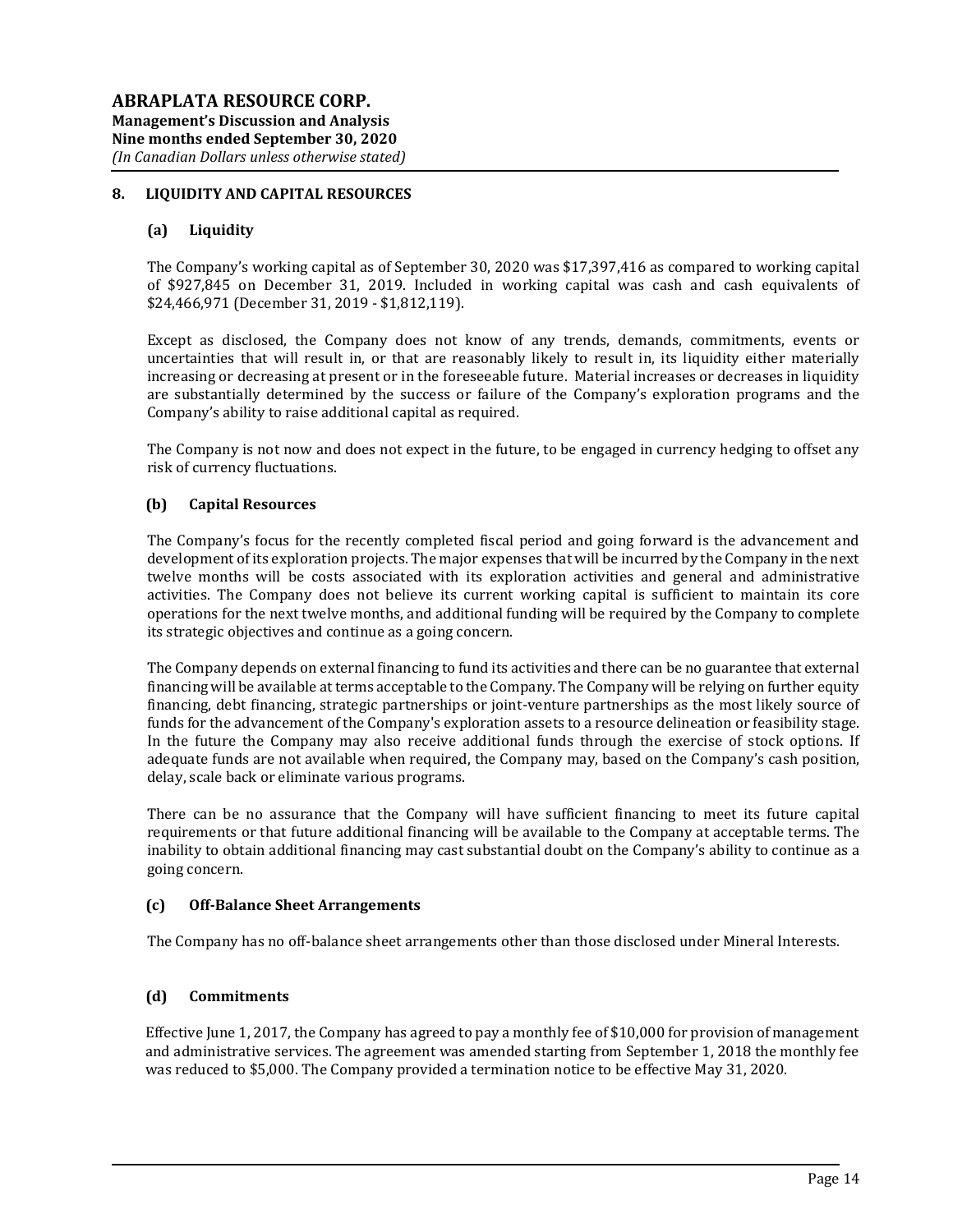# 8. LIQUIDITY AND CAPITAL RESOURCES (continued)

|                          | 2020          | 2021      | 2022         | 2023            | After 2024   |
|--------------------------|---------------|-----------|--------------|-----------------|--------------|
| <b>Mineral interest</b>  |               |           |              |                 |              |
| commitments              |               |           |              |                 |              |
| <b>Diablillos</b>        | 86.704        | 173.407   | 173,407      | 1,333,900       | 10,897,963   |
| La Coipita               |               | 133,390   | 268,780      | 533,560         | 4,668,650    |
| Santo Domingo Mayares    | 13,339        | 53,356    | 66,695       | 133,390         | 3,067,970    |
| Total mineral interest   | 100.043       | 360,153   | 506,882      | 2,000,850       | 18,634,583   |
| commitments              |               |           |              |                 |              |
| Minimum office rental    | 3,401         |           |              |                 |              |
| payments in Argentina    |               |           |              |                 |              |
| Minimum office rental    | 3,043         |           |              |                 |              |
| payments in Canada       |               |           |              |                 |              |
| <b>Total commitments</b> | \$<br>106,487 | \$360.153 | S<br>506.882 | 2.000.850<br>\$ | \$18,634,583 |

#### 9. RELATED PARTY TRANSACTIONS

Key management personnel include the members of the Board of Directors and officers of the Company, who have the authority and responsibility for planning, directing and controlling the activities of the Company. Amounts paid and accrued to directors, former director, officers and companies in which directors and officers are shareholders or partners are as follows:

|                       |    | Three months ended<br>September 30, |    |        | Nine months ended<br>September 30, |         |  |         |  |
|-----------------------|----|-------------------------------------|----|--------|------------------------------------|---------|--|---------|--|
|                       |    | 2020<br>2019                        |    |        | 2020                               | 2019    |  |         |  |
| Salaries and benefits | \$ | 185,000                             | \$ |        | \$                                 | 277,500 |  |         |  |
| Administration        |    | $\overline{\phantom{a}}$            |    | 15,000 |                                    | 25,000  |  | 45,000  |  |
| Consulting fees       |    | 7.500                               |    | 22,500 |                                    | 32,500  |  | 67,500  |  |
| Professional fee      |    | 36,763                              |    | 22,688 |                                    | 90,115  |  | 44,066  |  |
| Share-based payments  |    | 42,163                              |    | 8.749  |                                    | 199,114 |  | 47,902  |  |
|                       |    | 166,791                             |    | 68,937 |                                    | 624,229 |  | 204,468 |  |

As of September 30, 2020, \$12,572 (2019 – \$50,422) was payable to directors, officers and companies in which directors and officers are shareholders or partners of the Company. These amounts are unsecured, non-interest bearing and have no specific terms of repayment.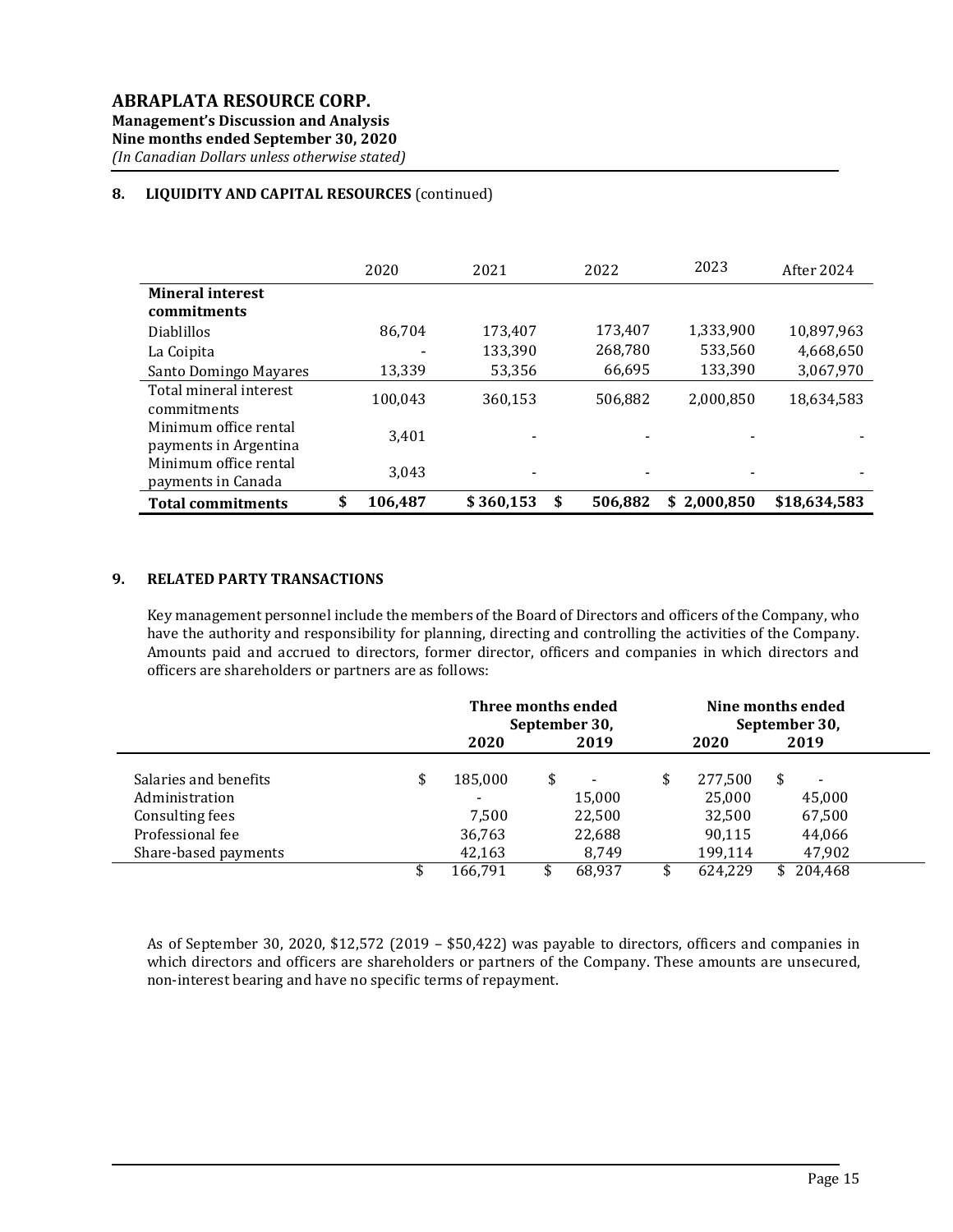# 10. OUTSTANDING SHARE DATA

The Company is authorized to issue an unlimited number of common shares without par value. As of November 25, 2020, the Company has 404,778,083 common shares issued and outstanding.

Number of warrants Exercise Price Expiry Date 3,124,711 \$ 0.30 May 4, 2021 495,062 \$ 0.30 July 13, 2021 22,483,333 \$ 0.10 October 31, 2021 42,686,087 \$ 0.17 July 09, 2022 2,086,800 \$ 0.15 July 09, 2022 33,333,333 \$ 0.40 September 01, 2022 3,645,834 \$ 0.27 September 01, 2022 49,166,171 \$ 0.27 April 26, 2023 23,247,500 \$ 0.15 May 14,2023 7,574,000 \$ 0.10 April 8, 2024 3,000,000 \$ 0.10 April 18, 2024

As of November 25, 2020, the Company has 190,842,832 warrants outstanding:

As of November 25, 2020, the Company has 18,562,500 share purchase options outstanding with the weighted average exercise price of \$0.09; 7,956,875 of which are exercisable with the weighted average exercise price of \$0.11.

#### 11. RISKS AND UNCERTAINTIES

The Company's exploration activities and related results are subject to a number of different risks at any given time. These factors, include but are not limited to disclosure regarding: uncertainty due to COVID-19, receiving required permits in Argentina, exploration results, additional financing, project delay, titles to properties, price fluctuations and share price volatility, operating hazards, insurable risks and limitations of insurance, management, foreign country and regulatory requirements, currency fluctuations and environmental regulations risks. Exploration for mineral resources involves a high degree of risk.

The cost of conducting programs may be substantial and the likelihood of success is difficult to assess. The Company seeks to counter this risk as far as possible by selecting exploration areas on the basis of their recognized geological potential to host economic deposits.

A summary of the Company's financial instruments risk exposure is provided in Note 6 of the Company's consolidated financial statement for the year ended December 31, 2019. The following are additional risk factors which the Company's management believes are most important in the context of the Company's business. It should be noted that this list is not exhaustive and that other risk factors may apply.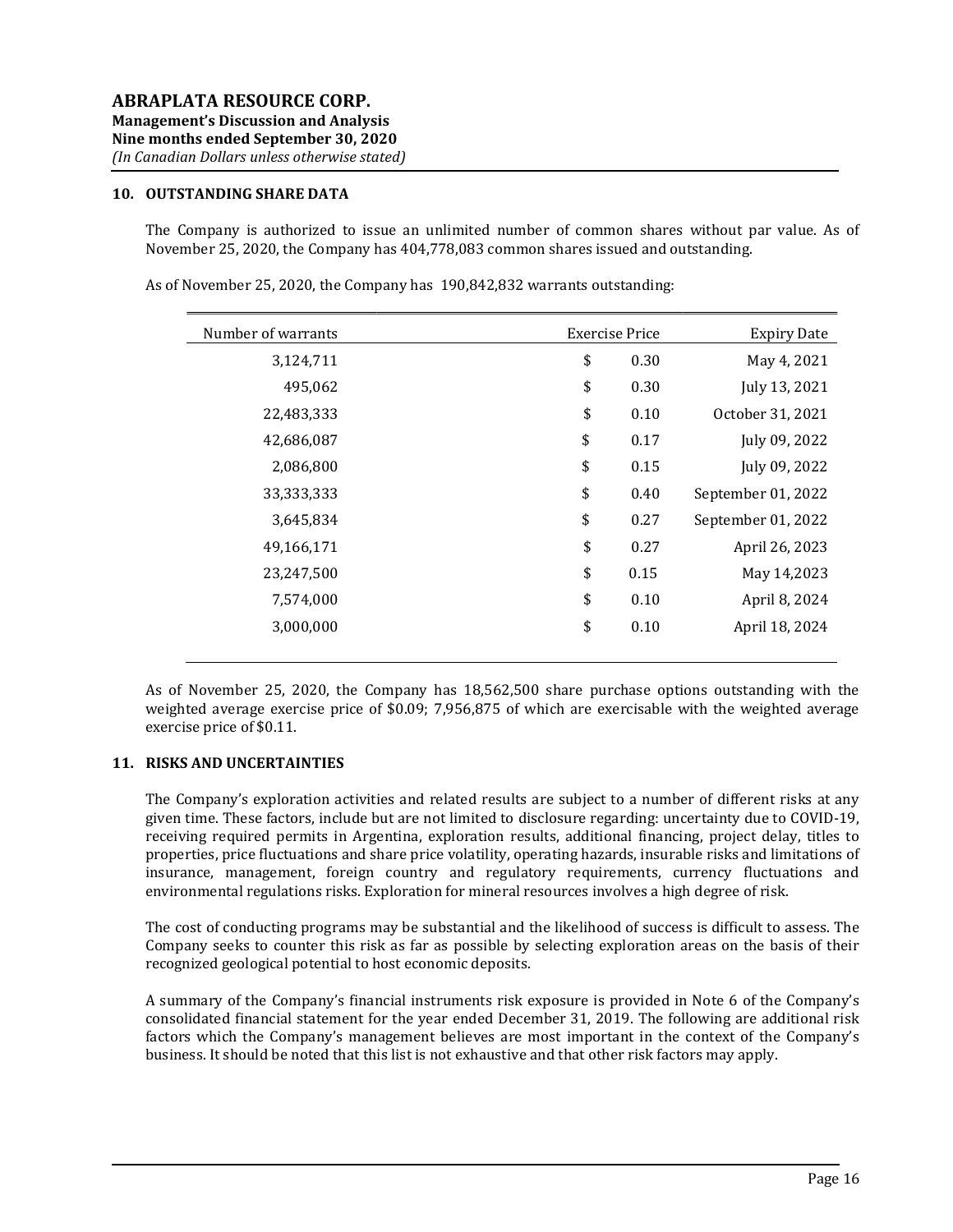Metal price volatility may affect the future production, profitability, and financial condition of the Company. Metal prices are subject to significant fluctuation and are affected by a number of factors which are beyond the control of the Company. Such factors include, but are not limited to, interest rates, exchange rates, inflation or deflation, global supply and demand, and political economic conditions of major metal consuming countries throughout the world.

The price of silver, gold, copper, and other metals has fluctuated widely in recent years, and future material price declines could cause development of, and commercial production from, the Projects to be impracticable or uneconomic.

The metals market also tends to move in cycles. Periods of high demand, increasing profits and high capacity utilization lead to additional capacity through expansion of existing mines and investment in new mines which results in increased production. This growth increases supply until the market is saturated, leading to declining prices and declining capacity utilization until the cycle repeats. This cyclicality in prices can result in supply/demand imbalances and pressures on mineral prices and profit margins which could have a material adverse effect on the Company's business, financial condition, results of operations or prospects.

Depending on the price of silver, gold, copper, and other metals, projected cash flow from planned mining operations may not be sufficient and the Company could be forced to discontinue development and may lose its interest in, or may be forced to sell, one or more of the mineral properties. Future production from the Company's mineral properties will be dependent on metal prices that are adequate to make these properties economically viable. Furthermore, future mine plans using significantly lower metal prices could result in material write-downs of the Company's investment in mineral properties.

In addition to adversely affecting any future Mineral Reserve estimates and its financial condition, declining commodity prices can impact operations by requiring a reassessment of the feasibility of a particular project. Such a reassessment may be the result of a management decision or may be required under financing arrangements related to a particular project. If such a reassessment determines that any of the Company's projects are not economically viable, then operations may cease and such projects may never be developed. Even if the projects are ultimately determined to be economically viable, the need to conduct such a reassessment may cause substantial delays or may interrupt operations until the reassessment can be completed. The occurrence of any of the foregoing could have a material adverse effect on the Company's business, financial condition, results of operations or prospects.

# AbraPlata will need substantial additional financing in the future and cannot assure that such financing will be available

To meet its operating costs and to finance its respective future acquisition, exploration, development and operating activities, the Company will require financing from external sources, including from the sale of equity and debt securities, the sale of an interest in one or more of its mineral projects, entering into joint ventures or seeking other means to meet its financing requirements. There can be no assurance that additional funding will be available to the Company or, if available, that such funding will be offered on terms acceptable to the Company. If additional financing is raised through the issuance of equity or convertible debt securities, control of the Company may change and the interests of shareholders in the net assets of the respective company may be diluted.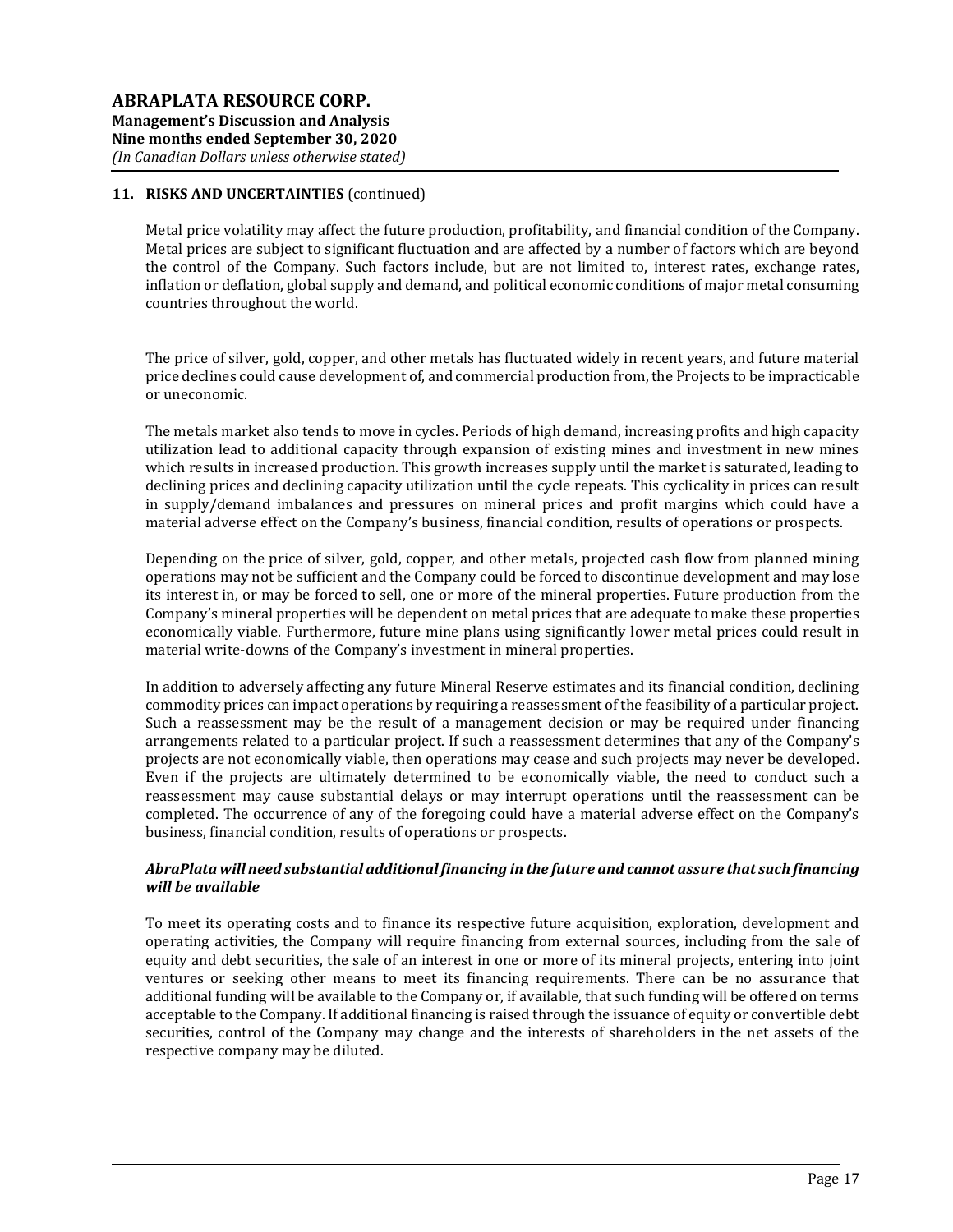If unable to secure financing on acceptable terms, the Company may have to cancel or postpone certain of its planned exploration and development activities and may not be able to take advantage of acquisition opportunities.

If the Company is unable to complete minimum work obligations on its exploration projects, the projects could be relinquished under applicable exploration project agreements. The failure of the Company to obtain additional financing would have a material adverse effect on its business, financial condition, results of operations or prospects.

### The volatility of the capital markets may affect the Company's access to and cost of capital

Securities markets throughout the world are cyclical and, over time, tend to undergo high levels of price and volume volatility, and the market price of securities of many companies, particularly those in the resource sector, can experience wide fluctuations which are not necessarily related to the operating performance, underlying asset values or prospects of such companies. Increased levels of volatility and resulting market turmoil may adversely impact the Company and its share price.

If the Company is required to access credit markets to carry out their respective development objectives, the state of domestic and international credit markets and other financial systems could affect their respective access to, and cost of, capital. If these credit markets were significantly disrupted, as they were in 2007 and 2008, such disruptions could make it more difficult for the Company to obtain or increase its cost of obtaining capital and financing for its operations. Such capital may not be available on terms acceptable to the Company or at all, which may have a material adverse impact on its business, financial condition, results of operations or prospects.

### Exploration Risk

The Company may engage in the potential acquisition and exploration of other resource properties, an inherently risky business, and there is no assurance that economic mineral deposits will ever be discovered, or if discovered, subsequently put into production. Most exploration activities do not result in the discovery of commercially mineable deposits.

### Early Stage of Development

There is limited financial, operational and other information available with which to evaluate the prospects of the Company. There can be no assurance that the Company's operations will be profitable in the future or will generate sufficient cash flow to satisfy its working capital requirements.

### The Company's prospects depend on its ability to attract and retain qualified personnel

Recruiting and retaining qualified personnel will be critical to the Company's success. The number of persons skilled in the acquisition, exploration and development of mining properties is limited and competition for such persons is intense. The Company believes that it will have the necessary personnel to meet its corporate objectives but, as its business activities grow, it will require additional key financial, administrative, mining and public relations personnel as well as additional staff on the operations side. Although the Company believes that it will be successful in attracting and retaining qualified personnel, there can be no assurance of such success.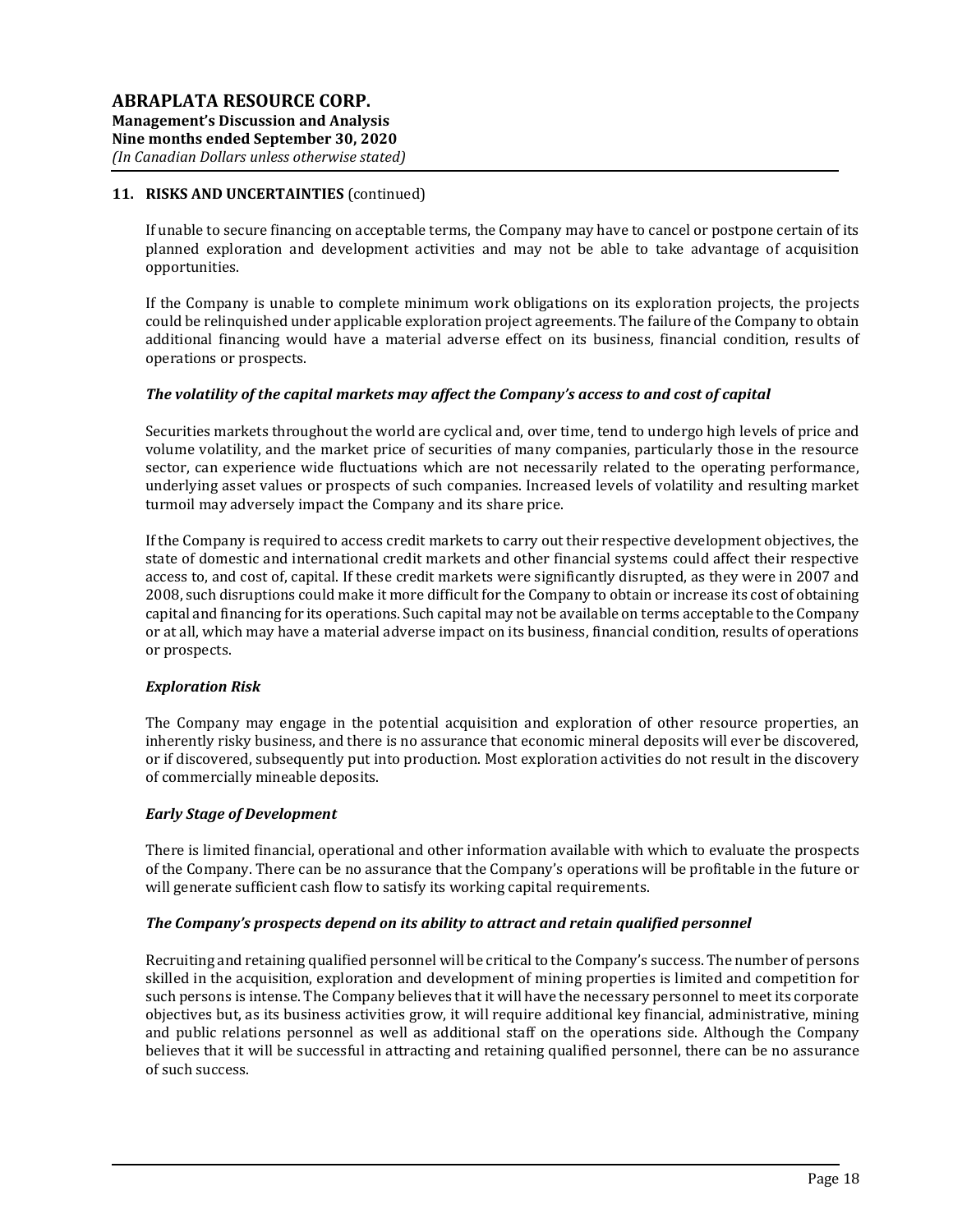### Future mining operations and exploration activities are subject to laws and regulations relating to the protection and remediation of the environment

The Company's future mining operations and exploration activities are and will be subject to laws and regulations relating to the protection and remediation of the environment. Environmental legislation provides for restrictions and prohibitions on spills, releases or emissions of various substances produced in association with certain mining industry operations, such as seepage from tailings disposal areas, which would result in environmental pollution. These laws, regulations and the governmental policies for implementation of such laws and regulations are constantly changing and are generally becoming more restrictive. The costs associated with compliance with these laws and regulations are substantial and possible future laws and regulations and changes to existing laws and regulations (including the imposition of higher taxes and mining royalties) could cause additional expense or capital expenditure, or result in restrictions or delays in the Company's development plans.

The Company cannot give any assurance that, notwithstanding its precautions and careful operating practices, breaches of environmental laws, whether inadvertent or not, or some type of environmental problem will not occur. In the event of any such breach, it is possible that the respective regulatory authority can suspend the rights of the Company, as applicable, to develop its mineral interests.

 A breach of environmental laws and regulations may allow governmental authorities and third parties, who have an interest in any future mining operations or the consequences of mining operations, to bring lawsuits based upon damages to project and injury to persons resulting from the environmental impact of the Company's potential future operations which could lead to the imposition of substantial fines, penalties or other civil or criminal sanctions and could have a material adverse effect on the Company's business, financial condition, results of operations or prospects.

If the Company's environmental compliance obligations were to vary as a result of changes to legislation, or if certain assumptions the Company makes to estimate liabilities are incorrect, or if unanticipated conditions were to arise in the Company's future mining operations, the Company's expenses and other obligations could increase, which could have a material adverse effect on the Company's business, financial condition, results of operations or prospects.

#### As a participant in the resource extraction industry, the Company may face opposition from local and international groups

There is an increasing level of public concern relating to the effects of mining production on its surroundings, communities, and environment. Certain non-governmental organizations, public interest groups and reporting organizations ("NGOs"), who oppose globalization and resource development and who may not be bound to codes of ethical reporting, can be vocal critics of the mining industry. In addition, there have been many instances in which local community groups have opposed resource extraction activities, which have resulted in disruption and delays to the relevant operation. While the Company will seek to operate in a socially responsible manner, NGOs or local community organizations could direct adverse publicity and/or disrupt its operations in respect of one or more properties, regardless of the Company's successful compliance with social and environmental best practices, due to political factors and/or activities of unrelated third parties on lands in which the Company has an interest or operates.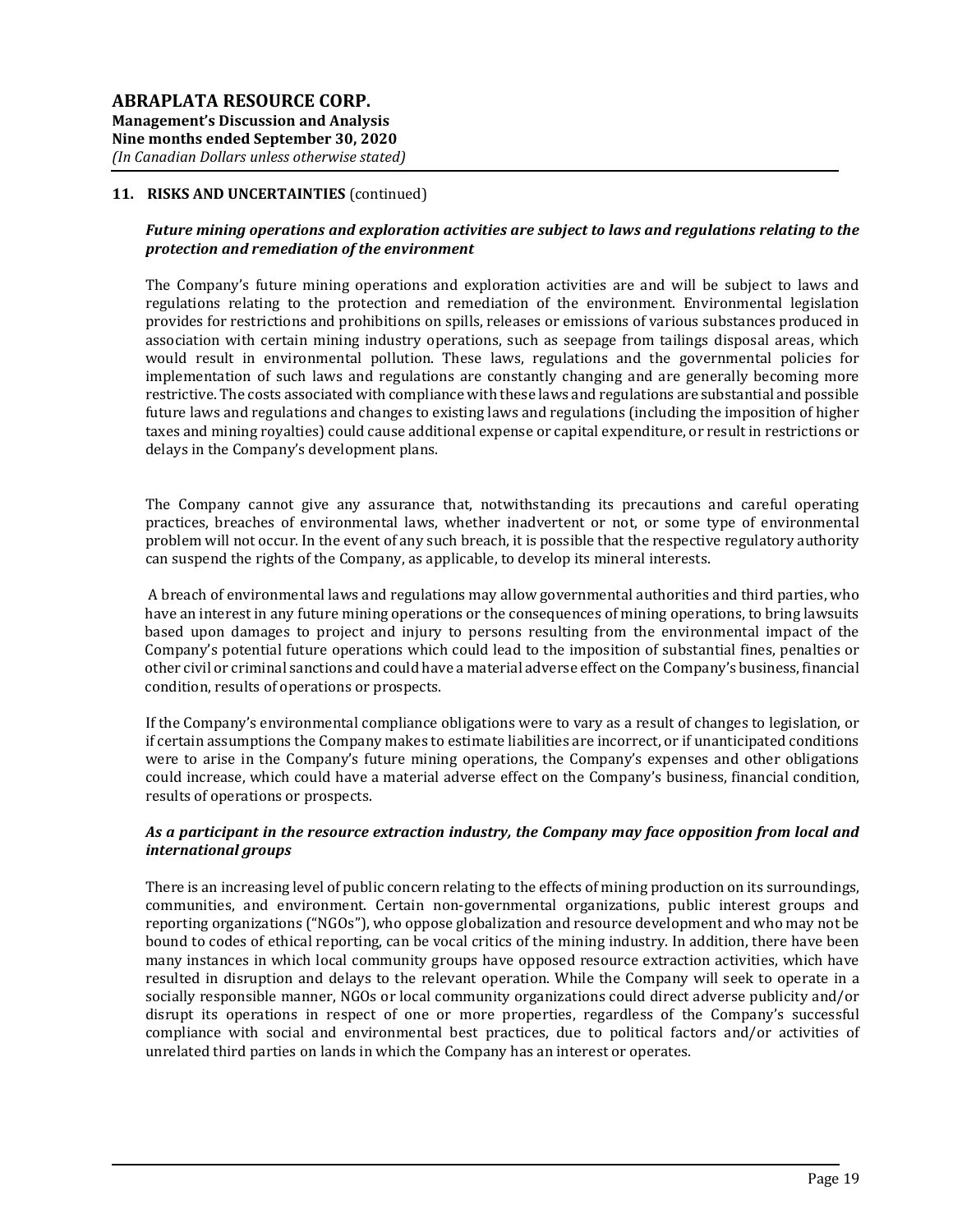Any such actions and the resulting media coverage could have an adverse effect on the reputation and financial condition of the Company, as applicable, or its relationships with the communities in which it operates, which could have a material adverse effect on the Company's business, financial condition, results of operations or prospects.

# The costs of complying with applicable laws and governmental regulations may have an adverse impact on the Company's business

The Company's operations and exploration activities will be subject to laws and regulations governing various matters. These include without limitation laws and regulations relating to repatriation of capital and exchange controls, taxation, labour standards and occupational health and safety and historic and cultural preservation.

Amendments to current laws, regulations and permits governing operations and activities of mining companies, or the more stringent enforcement thereof, could have a material adverse effect on the Company's business, financial condition, results of operations or prospects by increasing exploration expenses, future capital expenditures or future production costs or by reducing the future level of production, or cause the abandonment of or delays in the development of the Projects.

#### Competition in the mining industry may adversely affect the Company

The mining industry is intensely competitive. The Company will compete with other mining companies, many of which have greater resources and experience. Competition in the mining industry is primarily for: (i) properties which can be developed and can produce economically; (ii) the technical expertise to find, develop, and operate such properties; (iii) labour to operate the properties; and (iv) capital to fund such properties. Such competition may result in the Company being unable to acquire desired properties, to recruit or retain qualified employees or to acquire the capital necessary to fund their respective operations and develop their respective properties. The Company's inability to compete with other mining companies for these resources could have a material adverse effect on the Company's business, financial condition, results of operations or prospects.

### The Company's insurance coverage may not cover all of its potential losses, liabilities and damages related to its business and certain risks are uninsured or uninsurable

The Company's business will be subject to a number of risks and hazards (as further described herein). Although the Company will maintain insurance to protect against certain risks in such amounts as it considers being reasonable, such insurance will likely not cover all the potential risks associated with its activities, including any future mining operations. The Company may also be unable to maintain insurance to cover its risks at economically feasible premiums, or at all. Insurance coverage may not continue to be available or may not be adequate to cover any resulting liability. Moreover, insurance against risks such as environmental pollution or other hazards as a result of exploration or production may not be available to the Company on acceptable or any terms. The Company might also become subject to liability for pollution or other hazards which it is not currently insured against and/or in the future may not insure against because of premium costs or other reasons. Losses from these events may cause the Company to incur significant costs which could have a material adverse effect on the Company's business, financial condition, results of operations or prospects.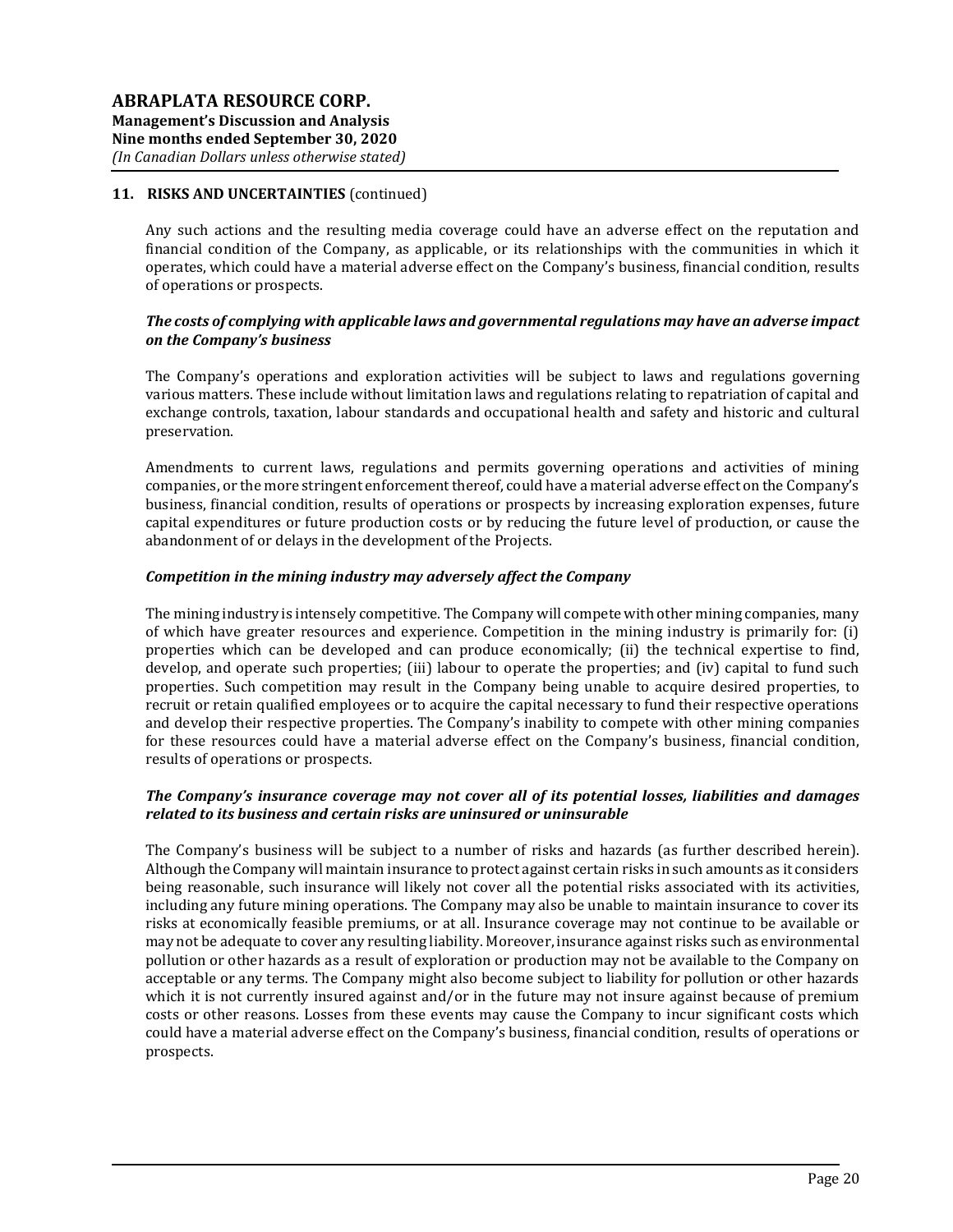## Mining and mineral exploration is inherently dangerous and subject to factors or events beyond the Company's control

The Company's business, and any future development or mining operations, will involve various types of risks and hazards typical of companies engaged in the mining industry. These risks will affect the exploration, development and refurbishment activities of the Company, and will affect its business to an even larger extent once commercial mining operations, if any, commence.

Such risks include, but are not limited to: (i) industrial accidents; (ii) unusual or unexpected rock formations; (iii) structural cave-ins or slides and pitfall, ground or slope failures and accidental release of water from surface storage facilities; (iv) fire, flooding and earthquakes; (v) rock bursts; (vi) metals losses; (vii) periodic interruptions due to inclement or hazardous weather conditions; (viii) environmental hazards; (ix) discharge of pollutants or hazardous materials; (x) failure of processing and mechanical equipment and other performance problems; (xi) geotechnical risks, including the stability of the underground hanging walls and unusual and unexpected geological conditions; (xii) unanticipated variations in grade and other geological problems, water, surface or underground conditions; (xiii) labour disputes or slowdowns; (xiv) work force health issues as a result of working conditions; and (xv) force majeure events, or other unfavorable operating conditions.

These risks, conditions and events could result in: (i) damage to, or destruction of, the value of, the Projects or their facilities; (ii) personal injury or death; (iii) environmental damage to the Projects or the properties of others; (iv) delays or prohibitions on mining or the transportation of minerals; (v) monetary losses; and (vi) potential legal liability. Any of the foregoing could have a material adverse effect the Company's business, financial condition, results of operation or prospects.

### Directors and officers may be subject to conflicts of interest

Certain directors and officers of the Company are or may become associated with other mining and/or mineral exploration and development companies which may give rise to conflicts of interest. Directors who have a material interest in any person who is a party to a material contract or a proposed material contract with the company with which they serve are required, subject to certain exceptions, to disclose that interest and generally abstain from voting on any resolution to approve such a contract. In addition, directors and officers are required to act honestly and in good faith with a view to the best interests of their respective company. Some of the directors and officers have either other full-time employment or other business or time restrictions placed on them and accordingly, the Company will not be the only business enterprise of these directors and officers. Further, any failure of the directors or officers of the Company to address these conflicts in an appropriate manner, or to allocate opportunities that they become aware of to the Company, could have a material adverse effect on the Company's business, financial condition, results of operations or prospects.

### Political instability and hyperinflationary economy

Political or economic instability, including high inflation rate, or unexpected regulatory change in the countries where the Company's mineral properties are located could adversely affect the business.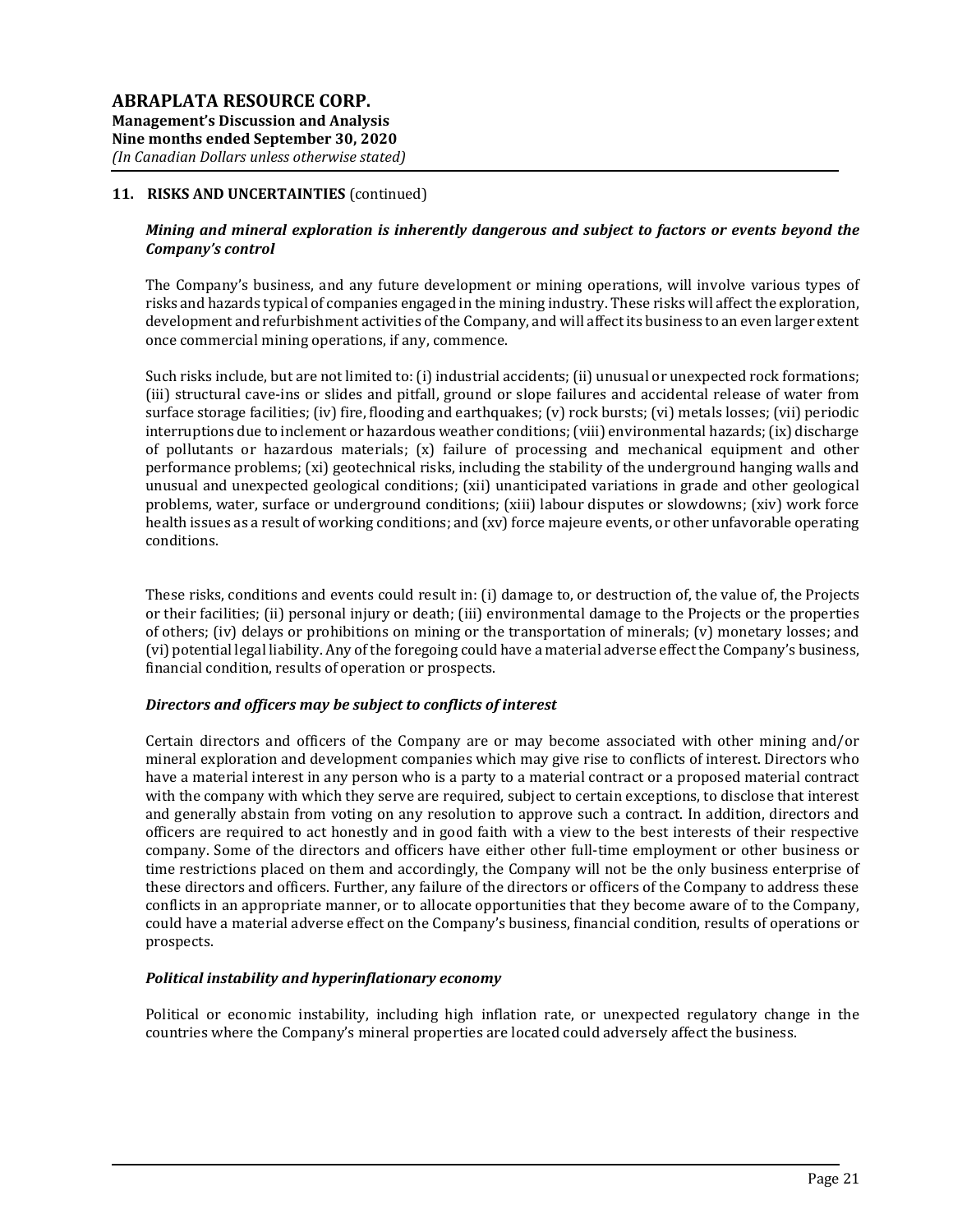#### Global pandemic outbreak

Subsequent to year-end, there was a global pandemic outbreak of COVID-19. The actual and threatened spread of the virus globally has had a material adverse effect on the global economy and; specifically, the regional economies in which the Company operates. The pandemic could continue to have a negative impact on the stock market, including trading prices of the Company's shares and its ability to raise new capital. These factors, among others, could have a significant impact on the Company's operations.

# 12. CRITICAL ACCOUNTING ESTIMATES AND JUDGMENTS

The Company's management is required to make judgments in the process of applying the Company's accounting policies in the preparation of its financial statements. In addition, the preparation of the financial statements in accordance with IFRS requires that the Company's management make assumptions and estimates of effects of uncertain future events on the carrying amounts of the Company's assets and liabilities at the end of the reporting period and the reported amounts of revenues and expenses during the reporting period. Actual results may differ from those estimates as the estimation process is inherently uncertain. Estimates are reviewed on an ongoing basis based on historical experience and other factors that are considered to be relevant under the circumstances.

While management believes the estimates are reasonable, actual results could differ from these estimates and could impact future results of operations and cash flows. Revisions to estimates and

resulting effects on the carrying amounts of the Company's assets and liabilities are accounted for prospectively.

### (a) Critical Estimates in Applying Accounting Policies

Significant assumptions about the future and other sources of estimation uncertainty that management has made at the end of the reporting period, that could result in a material adjustment to the carrying amounts of assets and liabilities, in the event that actual results differ from assumptions made, relate to, but are not limited to, the determination of environmental obligations, if any; the recoverability of mineral interests; and the inputs used in the Black-Scholes option pricing model to account for shares issued with trading restrictions.

### (b) Critical Judgments in Applying Accounting Policies

### Critical accounting judgments

Critical accounting judgments are accounting policies that have been identified as being complex or involving subjective judgments or assessments, which are discussed below.

### **Acquisition**

The Company's acquisition of all the outstanding shares of Aethon Minerals Corp. ("Aethon", see note 11) has been determined to be an asset acquisition as Aethon was determined not to meet the definition of a business as per IFRS 3 as substantially all of the fair value of Aethon's assets were concentrated in its mineral property interest and cash, and it did not have any processes or outputs.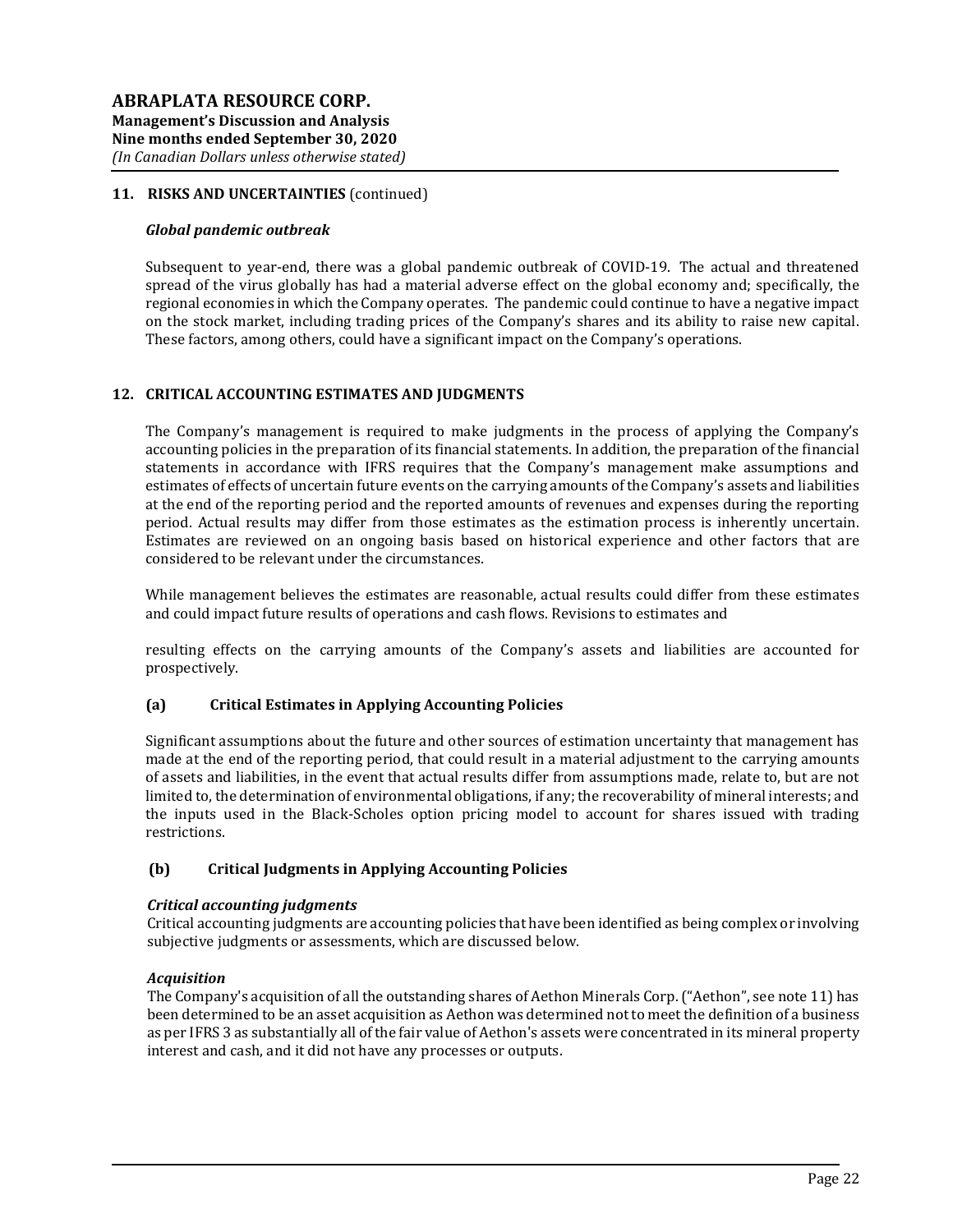# 12. CRITICAL ACCOUNTING ESTIMATES AND JUDGMENTS (continued)

### (b) Critical Judgments in Applying Accounting Policies (continued)

#### Functional currency

In accordance with IAS 21 "The Effects of Changes in Foreign Exchange Rates", management determined that the functional currency of AbraPlata Argentina S.A. (former Meryllion Argentina S.A.), Pacific Rim Mining Corporation Argentina S.A., and Minera Cerro Bayo S.A. is Argentine Peso. The functional currency of ABP Global Inc. (BVI) and ABP Diablillos Inc. (BVI) is the US dollar. The functional currency of AbraPlata Resource Corp. Huayra Minerals Corp. and Aethon Minerals Corp. is Canadian dollar. The functional currency of Aethon Minerals Chile SpA is the Chilean Peso.

#### Impairment of mineral interests

The application of the Company's accounting policy for exploration and evaluation expenditure and impairment of the capitalized expenditures requires judgment in determining whether it is likely that future economic benefits will flow to the Company, which may be based on assumptions about future

events or circumstances. Estimates and assumptions made may change if new information becomes available. If, after expenditure is capitalized, information becomes available suggesting that the recovery of expenditure is unlikely, the amount capitalized is written off in profit or loss in the year the new information becomes available.

#### Going concern risk assessment

The assessment of the Company's ability to continue as a going concern involves significant judgment. Refer to our discussion in Note 1 of the consolidated financial statements for the year ended December 31, 2019.

Subsequent to year-end, there was a global pandemic outbreak of COVID-19. The actual and threatened spread of the virus globally has had a material adverse effect on the global economy and; specifically, the regional economies in which the Company operates. The pandemic could continue to have a negative impact on the stock market, including trading prices of the Company's shares and its ability to raise new capital. These factors, among others, could have a significant impact on the Company's operations. Management have given consideration as to the impact of COVID-19 on the Company and concluded that the financial statements appropriately reflect and disclose management's best estimate and uncertainty regarding the impact of COVID-19 on the Company's future operations and financial results.

### 13. FORWARD LOOKING STATEMENTS

Certain of the statements made and information contained herein are considered "forward-looking information" within the meaning of the British Columbia Securities Act. These statements relate to future events or the Company's future performance. All statements, other than statements of historical fact, may be forward-looking statements. Forward-looking statements are often, but not always, identified by the use of words such as "seek", "anticipate", "plan", "continue", "estimate", "expect", "may", "will", "project", "predict", "propose", "potential", "targeting", "intend", "could", "might", "should", "believe" and similar expressions. These statements involve known and unknown risks, uncertainties and other factors that may cause actual results or events to differ materially from those anticipated in such forward-looking statements.

The Company believes that the expectations reflected in those forward-looking statements are reasonable but no assurance can be given that these expectations will prove to be correct and such forward-looking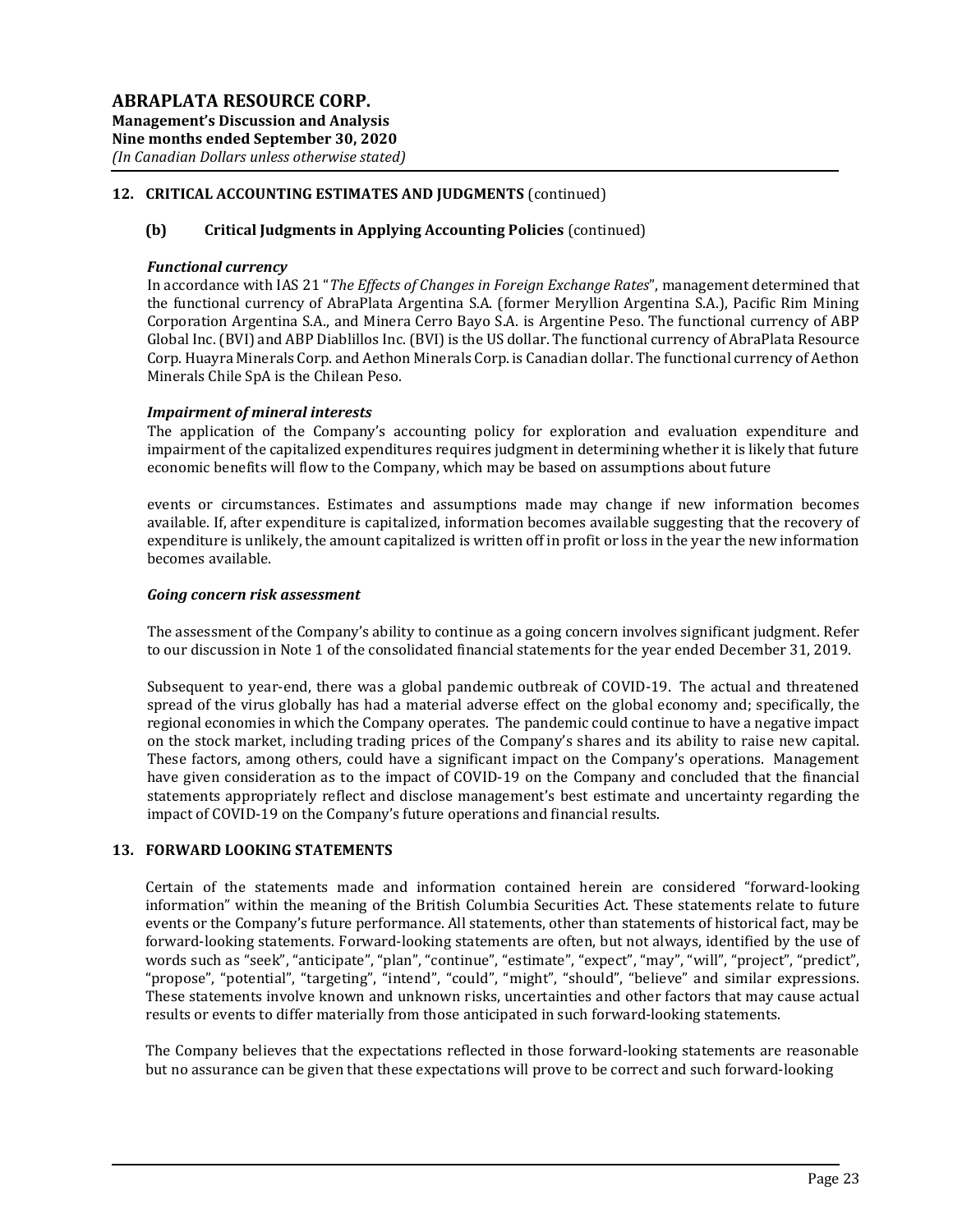# 13. FORWARD LOOKING STATEMENTS (continued)

statements included in this MD&A should not be unduly relied upon by investors as actual results may vary. These statements speak only as of the date of this MD&A and are expressly qualified, in their entirety, by this cautionary statement.

In particular, this MD&A contains forward-looking statements, pertaining to the following: capital expenditure programs, development of resources, treatment under governmental and taxation regimes, expectations regarding the Company's ability to raise capital, expenditures to be made by the Company on its properties and work plans to be conducted by the Company. With respect to forward-looking statements

listed above and contained in the MD&A, the Company has made assumptions regarding, among other things:

- the impact of currency fluctuations in Argentina and Chile:
- the impact of increasing competition in gold, silver and copper business;
- unpredictable changes to the market prices for gold, silver and copper;
- exploration and development costs for its properties;
- availability of additional financing or joint-venture partners;
- anticipated results of exploration activities; and
- the Company's ability to obtain additional financing on satisfactory terms.

The Company's actual results could differ materially from those anticipated in these forward-looking statements as a result of the risk factors set forth above and elsewhere in this MD&A including, uncertainty due to COVID-19, uncertainties relating to receiving mining and exploration permits in Argentina; volatility in the market price for minerals; uncertainties associated with estimating resources; geological, technical, drilling and processing problems; liabilities and risks, including environmental liabilities and risks, inherent in mineral exploration; fluctuations in currencies and interest rates; incorrect assessments of the value of acquisitions; unanticipated results of exploration activities; competition for, amongst other things, capital, undeveloped lands and skilled personnel; lack of availability of additional financing and/or joint venture partners and unpredictable weather conditions.

Investors should not place undue reliance on forward-looking statements as the plans, intentions or expectations upon which they are based might not occur. Readers are cautioned that the foregoing lists of factors are not exhaustive. The forward-looking statements contained in this MD&A are expressly qualified by this cautionary statement. The Company does not undertake any obligation to update or revise any forward-looking statements, whether as a result of new information, future events or otherwise, unless required by law.

### 14. SUBSEQUENT EVENTS

- (i) On October 5, 2020, the Company issued 50,000 shares after 50,000 warrants were exercised at \$0.15.
- (ii) On October 9, 2020, the Company issued 400,000 shares after 400,000 warrants were exercised at \$0.10
- (iii) On October 10, 2020, the Company issued 200,000 shares and paid \$65,000 in connection the Cerro Bayo acquisition described in the Mineral Properties section.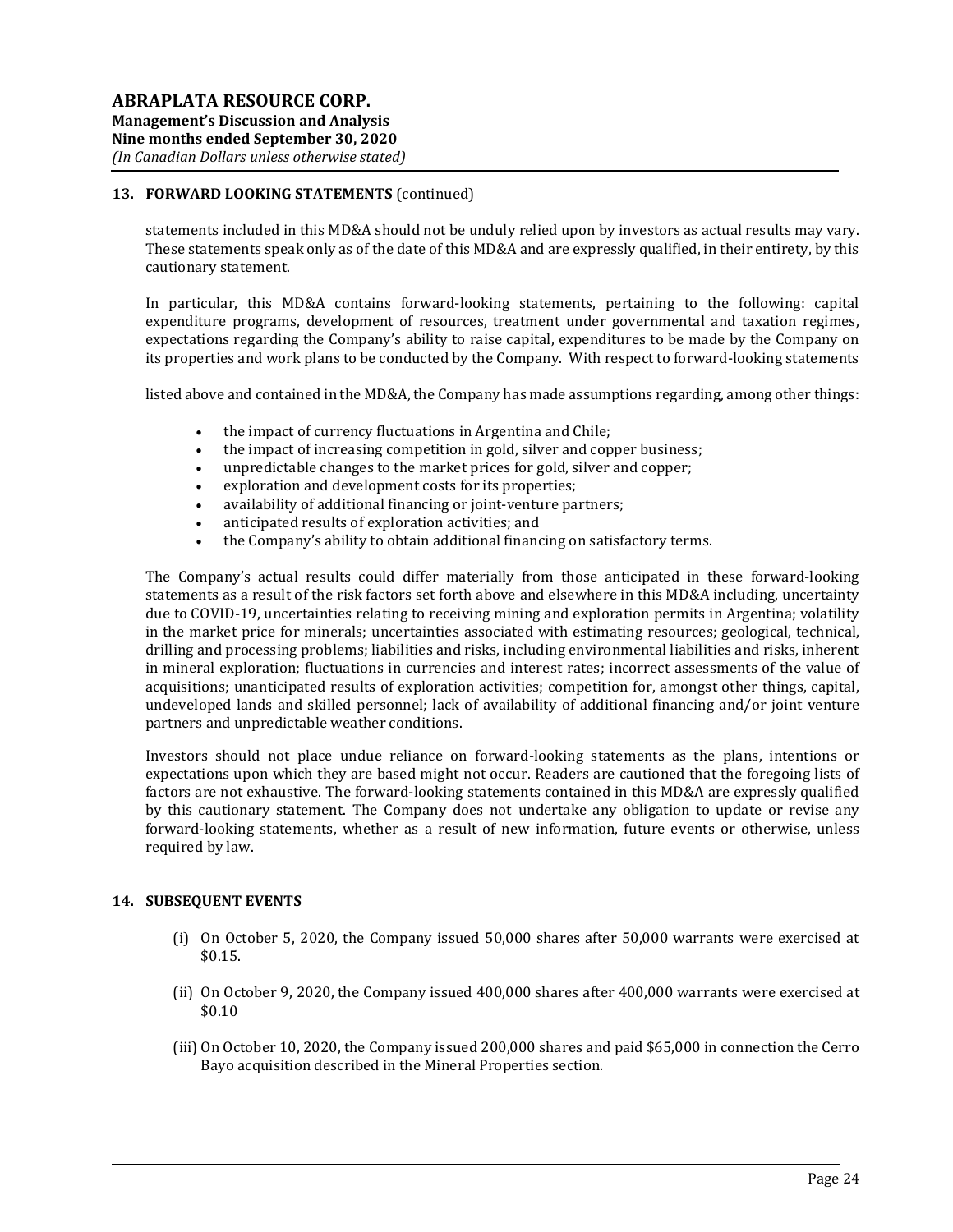### 14. SUBSEQUENT EVENTS (continued)

- (iv) On October 13,2020, the Company announced the results from three diamond drill holes at its wholly owned Diablillos project in Salta Province, Argentina. Drilling was designed to test extensions beyond the currently defined mineral resources. The holes intersected numerous zones of gold and silver mineralisation within oxides beneath the current resource boundary. Two of the holes also intercepted zones of sulphide mineralisation hosting copper with associated gold and silver farther down the holes, beneath the oxide zones. On the same day the Company added a second drill rig at the Diablillos project and will be further expanding its 2019-2020 drill program from 8,000 metres to approximately 13,000 metres in response to successful drilling results to date and to test other high-priority exploration targets on the Diablillos property.
- (v) On October 13,2020 the Company announced that it has engaged San Diego Torrey Hills Capital, Inc. ("Torrey Hills Capital"), a Rancho Santa Fe, California based investor relations firm, to provide market awareness and investor relations services to the Company, subject to acceptance by the TSX Venture Exchange ("TSX-V"). Torrey Hills Capital has been engaged at a rate of US\$4,500 per month for an initial term of six months. After the initial term, the agreement will terminate unless otherwise extended by both parties. AbraPlata has also agreed to a one-time grant of 200,000 incentive stock options (the "Options") exercisable at a price of C\$0.30 per share for a period of three years. The Options will be subject to the terms of the Company's stock option plan and will vest in accordance with the provisions therein and the policies of the TSX-V.
- (vi) On October 14, 2020, the Company issued 123,131 shares after 123,131 warrants were exercised at \$0.272.
- (vii) On October 16, 2020, the Company issued 388,125 shares after 187,500 options were exercised at \$0.16 and 200,625 options were exercised at \$0.136
- (viii) On October 19, 2020, the Company issued 500,000 shares after 500,000 warrants were exercised at \$0.15.
- (ix) On October 26,2020, the Company announced significant high-grade assay results from diamond drill holes DDH 20-007 and DDH 20-008, recently completed at the Oculto deposit, located on its wholly owned Diablillos project in Salta Province, Argentina. The holes were designed to test extensions of mineralized zones beyond the known estimated mineral resources and to infill shallower mineralized zones.
- (x) On November 4, the Company announced the completion of geophysical surveys on its wholly owned Diablillos in Salta Province, Argentina. The surveys have identified low magnetic areas associated with lineaments that represent priority drill targets. For details please look the Exploration and Evaluation section above.
- (xi) On November 10, 2020, the Company issued 1,116,000 shares after 1,116,000 warrants were exercised at \$0.10.
- (xii) On November 11, 2020, the Company issued 500,000 shares after 500,000 warrants were exercised at \$0.15